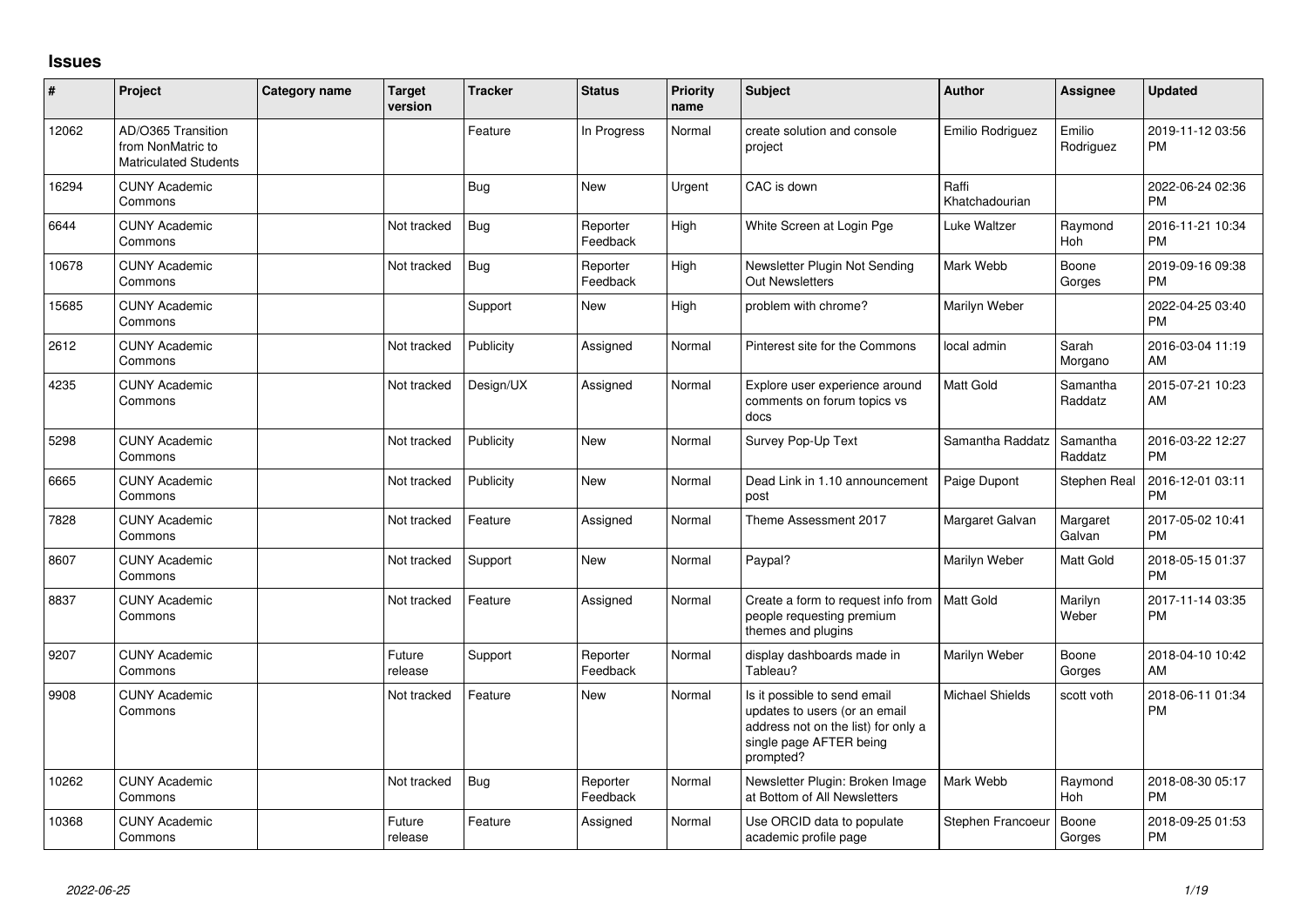| #     | Project                         | Category name | <b>Target</b><br>version | <b>Tracker</b> | <b>Status</b>        | <b>Priority</b><br>name | Subject                                                                              | <b>Author</b>       | <b>Assignee</b>       | <b>Updated</b>                |
|-------|---------------------------------|---------------|--------------------------|----------------|----------------------|-------------------------|--------------------------------------------------------------------------------------|---------------------|-----------------------|-------------------------------|
| 10657 | <b>CUNY Academic</b><br>Commons |               | Not tracked              | Support        | Reporter<br>Feedback | Normal                  | child theme problems                                                                 | Marilyn Weber       |                       | 2018-11-08 01:19<br>PM        |
| 11131 | <b>CUNY Academic</b><br>Commons |               | Future<br>release        | Feature        | Reporter<br>Feedback | Normal                  | Image Annotation Plugins                                                             | Laurie Hurson       |                       | 2019-02-26 11:33<br>AM        |
| 11149 | <b>CUNY Academic</b><br>Commons |               | Not tracked              | Support        | Reporter<br>Feedback | Normal                  | comments getting blocked                                                             | Marilyn Weber       | Raymond<br>Hoh        | 2019-03-26 11:40<br>AM        |
| 11392 | <b>CUNY Academic</b><br>Commons |               | Future<br>release        | <b>Bug</b>     | New                  | Normal                  | Migrate users away from<br><b>StatPress</b>                                          | <b>Boone Gorges</b> |                       | 2019-04-23 03:53<br><b>PM</b> |
| 11393 | <b>CUNY Academic</b><br>Commons |               | Not tracked              | Publicity      | New                  | Normal                  | After 1.15 release, ceate a hero<br>slide and post about adding a site<br>to a group | scott voth          | Patrick<br>Sweeney    | 2019-05-14 10:32<br>AM        |
| 11509 | <b>CUNY Academic</b><br>Commons |               | Not tracked              | Support        | Reporter<br>Feedback | Normal                  | deleted Page causing a Menu<br>problem?                                              | Marilyn Weber       |                       | 2019-06-04 09:54<br>AM        |
| 11517 | <b>CUNY Academic</b><br>Commons |               | Not tracked              | Feature        | Assigned             | Normal                  | wp-accessibility plugin should not<br>strip 'target="_blank"' by default             | <b>Boone Gorges</b> | Laurie Hurson         | 2019-09-24 09:57<br>AM        |
| 11519 | <b>CUNY Academic</b><br>Commons |               | Not tracked              | Support        | Assigned             | Normal                  | comment option not appearing                                                         | Marilyn Weber       |                       | 2019-09-24 10:28<br>AM        |
| 11771 | <b>CUNY Academic</b><br>Commons |               | Not tracked              | Support        | Reporter<br>Feedback | Normal                  | post displays in sections                                                            | Marilyn Weber       |                       | 2019-08-20 10:34<br>AM        |
| 11787 | <b>CUNY Academic</b><br>Commons |               | Not tracked              | Support        | Reporter<br>Feedback | Normal                  | automated comments notifications<br>on ZenDesk                                       | Marilyn Weber       |                       | 2019-08-26 06:18<br>PM        |
| 11848 | <b>CUNY Academic</b><br>Commons |               | Not tracked              | Support        | Hold                 | Normal                  | a Dean of Faculty wants to share<br>a large file                                     | Marilyn Weber       |                       | 2019-09-24 08:44<br>AM        |
| 11879 | <b>CUNY Academic</b><br>Commons |               | Not tracked              | Bug            | <b>New</b>           | Normal                  | Hypothesis comments appearing<br>on multiple, different pdfs across<br>blogs         | Laurie Hurson       | Laurie Hurson         | 2019-09-19 02:39<br>РM        |
| 12004 | <b>CUNY Academic</b><br>Commons |               | Not tracked              | Support        | Reporter<br>Feedback | Normal                  | Notifications for spam blog<br>comments                                              | Gina Cherry         | Raymond<br><b>Hoh</b> | 2019-11-01 12:05<br>PM        |
| 12198 | <b>CUNY Academic</b><br>Commons |               | Not tracked              | <b>Bug</b>     | Reporter<br>Feedback | Normal                  | Duplicate listing in My Sites                                                        | Tom Harbison        |                       | 2019-12-09 05:50<br><b>PM</b> |
| 12328 | <b>CUNY Academic</b><br>Commons |               | Not tracked              | Support        | New                  | Normal                  | Sign up Code for Non-CUNY<br>Faculty                                                 | Laurie Hurson       |                       | 2020-01-28 10:25<br>AM        |
| 12352 | CUNY Academic<br>Commons        |               | Not tracked              | Support        | New                  | Normal                  | "posts list" page builder block<br>option                                            | Marilyn Weber       |                       | 2020-02-03 01:29<br>PM        |
| 12436 | <b>CUNY Academic</b><br>Commons |               | Not tracked              | Bug            | Assigned             | Normal                  | Nightly system downtime                                                              | <b>Boone Gorges</b> |                       | 2020-08-01 09:30<br>AM        |
| 12484 | <b>CUNY Academic</b><br>Commons |               | Not tracked              | Support        | Reporter<br>Feedback | Normal                  | Sign up Code for COIL Course<br>starting in March                                    | Laurie Hurson       | Matt Gold             | 2020-03-02 02:26<br>PM        |
| 12911 | <b>CUNY Academic</b><br>Commons |               | Not tracked              | Feature        | New                  | Normal                  | Block access to xmlrpc.php based   Boone Gorges<br>on User-Agent                     |                     | Boone<br>Gorges       | 2020-06-09 05:12<br>PM        |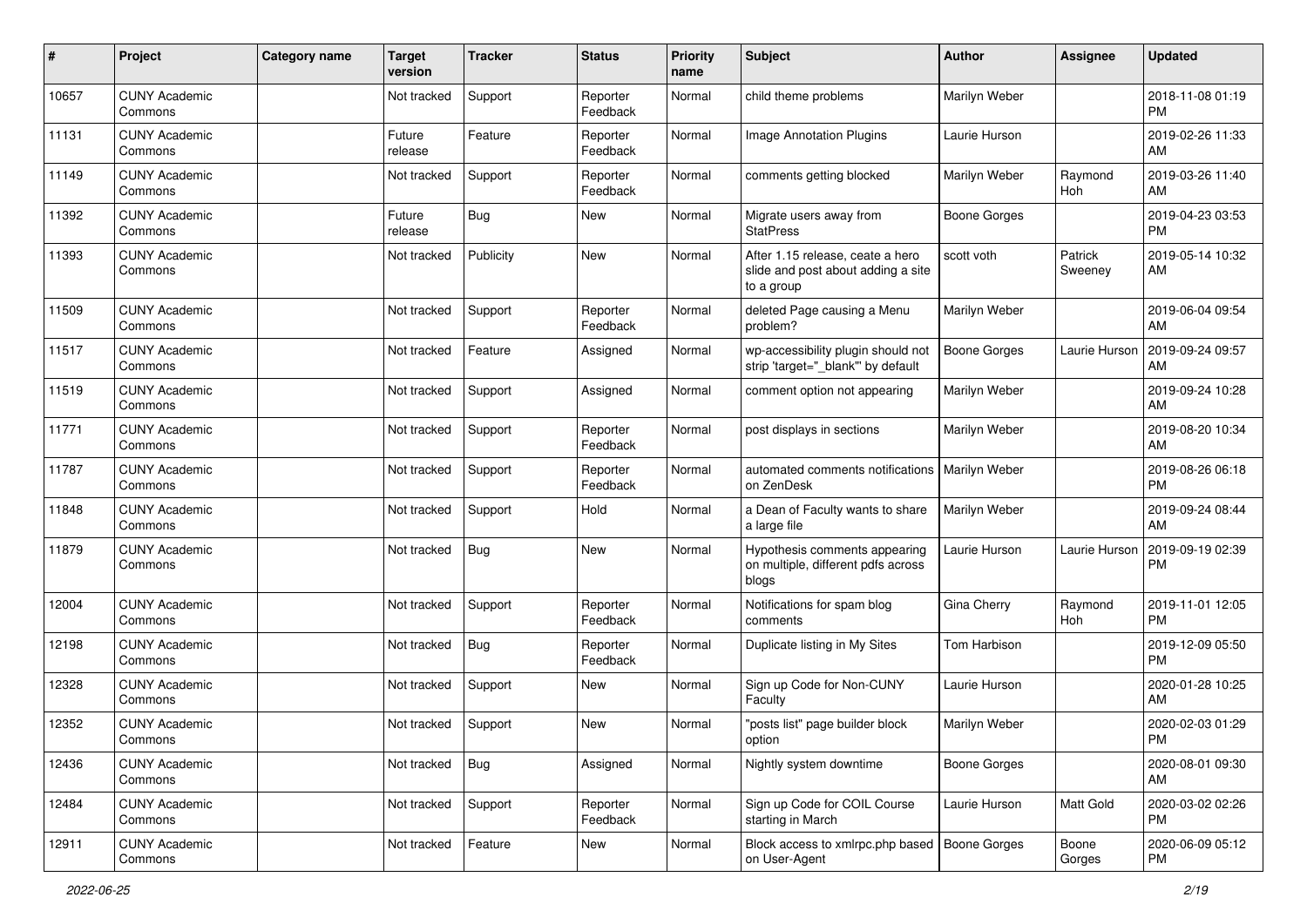| $\vert$ # | Project                         | <b>Category name</b> | <b>Target</b><br>version | <b>Tracker</b> | <b>Status</b>        | <b>Priority</b><br>name | <b>Subject</b>                                                       | <b>Author</b>           | Assignee        | <b>Updated</b>                |
|-----------|---------------------------------|----------------------|--------------------------|----------------|----------------------|-------------------------|----------------------------------------------------------------------|-------------------------|-----------------|-------------------------------|
| 13034     | <b>CUNY Academic</b><br>Commons |                      | Not tracked              | Support        | Reporter<br>Feedback | Normal                  | a site is asking people to join the<br>Commons to get a download     | Marilyn Weber           |                 | 2020-07-12 07:23<br>AM        |
| 13255     | <b>CUNY Academic</b><br>Commons |                      | Not tracked              | Support        | Reporter<br>Feedback | Normal                  | Accessibility problems                                               | Marilyn Weber           |                 | 2020-09-01 05:48<br><b>PM</b> |
| 13286     | <b>CUNY Academic</b><br>Commons |                      | Not tracked              | Support        | <b>New</b>           | Normal                  | problem connecting with<br>WordPress app                             | Marilyn Weber           | Raymond<br>Hoh  | 2020-09-08 11:16<br>AM        |
| 13949     | <b>CUNY Academic</b><br>Commons |                      | Not tracked              | <b>Bug</b>     | <b>New</b>           | Normal                  | Continued debugging of runaway<br>MySQL connections                  | Matt Gold               | Boone<br>Gorges | 2021-09-14 10:42<br>AM        |
| 14394     | <b>CUNY Academic</b><br>Commons |                      | Not tracked              | Feature        | <b>New</b>           | Normal                  | Commons News Site - redesign                                         | scott voth              | scott voth      | 2021-09-14 10:46<br>AM        |
| 14398     | <b>CUNY Academic</b><br>Commons |                      | Not tracked              | Support        | Reporter<br>Feedback | Normal                  | Events plug-in notification<br>problem                               | Marilyn Weber           |                 | 2021-05-11 11:21<br>AM        |
| 14475     | <b>CUNY Academic</b><br>Commons |                      | Not tracked              | Publicity      | <b>New</b>           | Normal                  | <b>OER Showcase Page</b>                                             | Laurie Hurson           | Laurie Hurson   | 2021-09-14 10:46<br>AM        |
| 14504     | <b>CUNY Academic</b><br>Commons |                      | Not tracked              | Publicity      | Reporter<br>Feedback | Normal                  | Adding showcases to home page<br>menu                                | Laurie Hurson           | Boone<br>Gorges | 2022-01-19 03:26<br><b>PM</b> |
| 14538     | <b>CUNY Academic</b><br>Commons |                      | Not tracked              | Support        | Reporter<br>Feedback | Normal                  | <b>Weebly To Commons</b>                                             | Laurie Hurson           |                 | 2021-09-14 10:47<br>AM        |
| 14629     | <b>CUNY Academic</b><br>Commons |                      | Not tracked              | <b>Bug</b>     | Reporter<br>Feedback | Normal                  | Possible Post Order Bug?                                             | Svelle Graves           |                 | 2021-09-14 10:47<br>AM        |
| 14784     | <b>CUNY Academic</b><br>Commons |                      |                          | Support        | Reporter<br>Feedback | Normal                  | User report of logo problem when<br>using Customizer theme           | Marilyn Weber           |                 | 2021-09-17 10:25<br>AM        |
| 14792     | <b>CUNY Academic</b><br>Commons |                      |                          | <b>Bug</b>     | New                  | Normal                  | Inconsistent email notifications<br>from gravity forms               | Raffi<br>Khatchadourian |                 | 2021-10-04 01:50<br><b>PM</b> |
| 14842     | <b>CUNY Academic</b><br>Commons |                      | Not tracked              | Support        | Reporter<br>Feedback | Normal                  | Question about widgets and block<br>editor                           | Gina Cherry             |                 | 2021-10-06 03:01<br><b>PM</b> |
| 14900     | <b>CUNY Academic</b><br>Commons |                      | Not tracked              | Support        | Reporter<br>Feedback | Normal                  | previous theme?                                                      | Marilyn Weber           |                 | 2021-10-25 10:31<br>AM        |
| 14936     | <b>CUNY Academic</b><br>Commons |                      |                          | Bug            | <b>New</b>           | Normal                  | Commons websites blocked by<br>SPS campus network                    | Laurie Hurson           |                 | 2021-11-03 03:57<br><b>PM</b> |
| 14940     | <b>CUNY Academic</b><br>Commons |                      |                          | Bug            | New                  | Normal                  | Discrepancy between Commons<br>profile "sites" and actual # of sites | Laurie Hurson           |                 | 2021-11-08 11:09<br>AM        |
| 15045     | <b>CUNY Academic</b><br>Commons |                      |                          | Support        | <b>New</b>           | Normal                  | no result for KCeL in the search<br>box on the commons               | Marilyn Weber           |                 | 2021-12-10 11:29<br>AM        |
| 15169     | <b>CUNY Academic</b><br>Commons |                      | 2.0.2                    | Support        | Reporter<br>Feedback | Normal                  | new Prelude website zipfiles for<br>custom theme and other files.    | Marilyn Weber           |                 | 2022-06-14 11:36<br>AM        |
| 15176     | <b>CUNY Academic</b><br>Commons |                      | Not tracked              | Support        | Reporter<br>Feedback | Normal                  | Archiving Q Writing & Old<br>Wordpress Sites on the Commons          | Laurie Hurson           |                 | 2022-02-08 10:28<br>AM        |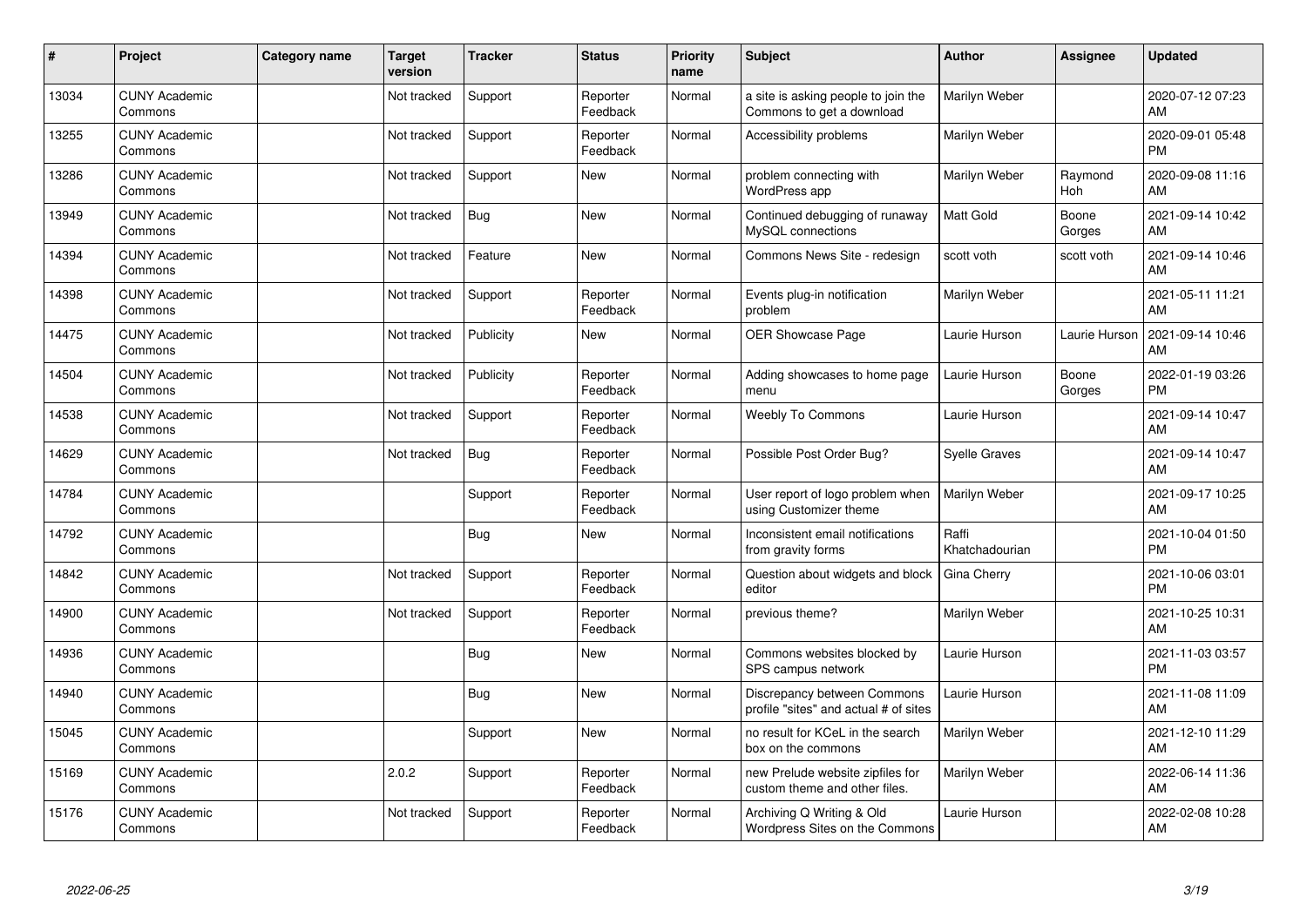| ∦     | Project                         | <b>Category name</b> | <b>Target</b><br>version | <b>Tracker</b> | <b>Status</b>        | <b>Priority</b><br>name | <b>Subject</b>                                   | <b>Author</b>           | <b>Assignee</b>   | <b>Updated</b>                |
|-------|---------------------------------|----------------------|--------------------------|----------------|----------------------|-------------------------|--------------------------------------------------|-------------------------|-------------------|-------------------------------|
| 15260 | <b>CUNY Academic</b><br>Commons |                      |                          | Support        | Reporter<br>Feedback | Normal                  | Diacritical markings   European<br><b>Stages</b> | Marilyn Weber           |                   | 2022-02-04 08:16<br>AM        |
| 15370 | <b>CUNY Academic</b><br>Commons |                      |                          | Support        | Reporter<br>Feedback | Normal                  | All-in-One Event Calendar?                       | Marilyn Weber           |                   | 2022-02-17 11:03<br>AM        |
| 15565 | <b>CUNY Academic</b><br>Commons |                      |                          | Support        | <b>New</b>           | Normal                  | Events - send updates to an email<br>listserv    | Marilyn Weber           |                   | 2022-03-10 01:06<br><b>PM</b> |
| 15613 | <b>CUNY Academic</b><br>Commons |                      | 2.0.2                    | Feature        | Reporter<br>Feedback | Normal                  | Adding "Passster" plugin                         | Laurie Hurson           |                   | 2022-06-14 11:36<br>AM        |
| 15655 | <b>CUNY Academic</b><br>Commons |                      | 2.0.2                    | Support        | Reporter<br>Feedback | Normal                  | Event Aggregator plugin?                         | Marilyn Weber           |                   | 2022-06-14 11:36<br>AM        |
| 15757 | <b>CUNY Academic</b><br>Commons |                      |                          | <b>Bug</b>     | <b>New</b>           | Normal                  | Members # do not match                           | Laurie Hurson           |                   | 2022-03-30 04:52<br><b>PM</b> |
| 15816 | <b>CUNY Academic</b><br>Commons |                      | Not tracked              | Support        | New                  | Normal                  | slow loading at SPS                              | Marilyn Weber           |                   | 2022-04-05 01:26<br><b>PM</b> |
| 15883 | <b>CUNY Academic</b><br>Commons |                      | 2.1.0                    | Feature        | <b>New</b>           | Normal                  | Release BPGES update                             | <b>Boone Gorges</b>     | Boone<br>Gorges   | 2022-05-26 10:39<br>AM        |
| 15923 | <b>CUNY Academic</b><br>Commons |                      | Not tracked              | Feature        | Reporter<br>Feedback | Normal                  | <b>Bellows Plugin Adjustments</b>                | Laurie Hurson           |                   | 2022-04-20 10:10<br>AM        |
| 16092 | <b>CUNY Academic</b><br>Commons |                      | Future<br>release        | Feature        | Hold                 | Normal                  | Don't show main site in Site<br>search results   | Boone Gorges            | Boone<br>Gorges   | 2022-05-17 03:12<br>PM        |
| 16099 | <b>CUNY Academic</b><br>Commons |                      |                          | Support        | Reporter<br>Feedback | Normal                  | request for Newsletter Glue                      | Marilyn Weber           |                   | 2022-05-13 12:14<br><b>PM</b> |
| 16110 | <b>CUNY Academic</b><br>Commons |                      |                          | Support        | Reporter<br>Feedback | Normal                  | remove Creative Commons<br>license from pages?   | Marilyn Weber           | Raymond<br>Hoh    | 2022-05-17 06:11<br><b>PM</b> |
| 16290 | <b>CUNY Academic</b><br>Commons |                      |                          | Feature        | Reporter<br>Feedback | Normal                  | Add Table Of Contents Block<br>plug-in           | Raffi<br>Khatchadourian |                   | 2022-06-24 10:26<br>AM        |
| 13912 | <b>CUNY Academic</b><br>Commons |                      | Not tracked              | Feature        | Hold                 | Low                     | posting "missed schedule"                        | Marilyn Weber           |                   | 2021-02-23 10:46<br>AM        |
| 11968 | JustPublics@365<br>MediaCamp    |                      |                          | Feature        | <b>New</b>           | Normal                  | Nanoscience Retractable Display<br>Unit          | Donald Cherry           | Bonnie<br>Eissner | 2021-02-19 08:50<br>AM        |
| 2571  | <b>NYCDH Community</b><br>Site  |                      |                          | Feature        | Assigned             | Normal                  | Add Google custom search box to<br>homepage      | <b>Mark Newton</b>      | Raymond<br>Hoh    | 2013-05-18 07:49<br><b>PM</b> |
| 2573  | <b>NYCDH Community</b><br>Site  |                      |                          | Feature        | Reporter<br>Feedback | Normal                  | Add dh nyc twitter list feed to site             | <b>Mark Newton</b>      | Matt Gold         | 2013-05-16 11:42<br><b>PM</b> |
| 2574  | NYCDH Community<br>Site         |                      |                          | Feature        | Assigned             | Normal                  | Add Way to Upload Files to<br>Groups             | Mark Newton             | Raymond<br>Hoh    | 2013-05-18 07:46<br><b>PM</b> |
| 8992  | NYCDH Community<br>Site         |                      |                          | <b>Bug</b>     | Assigned             | Normal                  | Multiple RBE error reports                       | <b>Matt Gold</b>        | Raymond<br>Hoh    | 2017-12-11 05:43<br><b>PM</b> |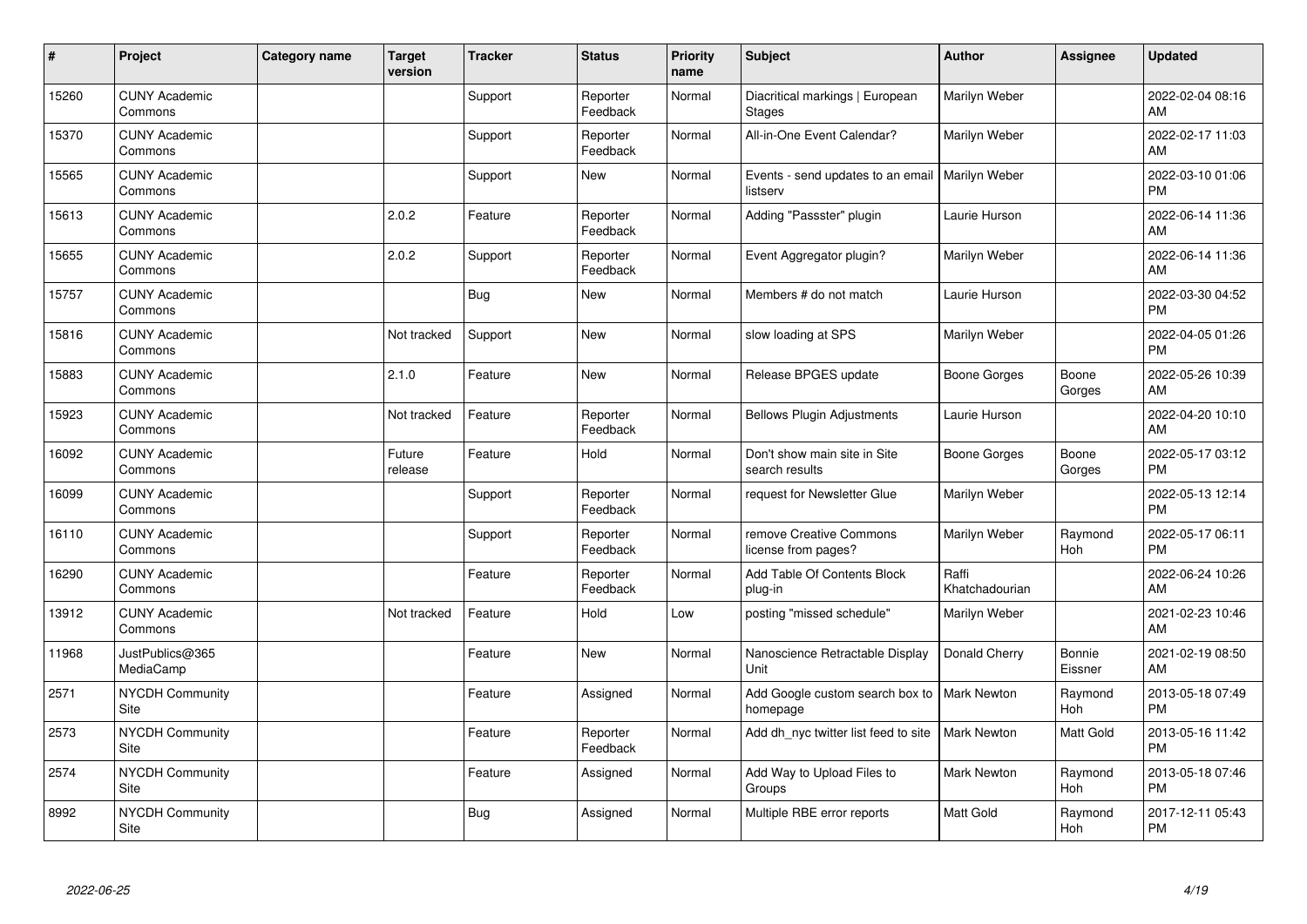| $\pmb{\sharp}$ | Project                         | <b>Category name</b>      | <b>Target</b><br>version | Tracker       | <b>Status</b> | <b>Priority</b><br>name | <b>Subject</b>                                                                            | <b>Author</b>      | Assignee              | <b>Updated</b>                |
|----------------|---------------------------------|---------------------------|--------------------------|---------------|---------------|-------------------------|-------------------------------------------------------------------------------------------|--------------------|-----------------------|-------------------------------|
| 2576           | <b>NYCDH Community</b><br>Site  |                           |                          | Bug           | Hold          | Low                     | Test Next Button in Javascript<br><b>Tutorial Under Activities</b>                        | <b>Mark Newton</b> | Alex Gil              | 2013-05-18 02:55<br><b>PM</b> |
| 2577           | <b>NYCDH Community</b><br>Site  |                           |                          | Feature       | Assigned      | Low                     | Investigate Potential to Add Links<br>to the Forum                                        | Mark Newton        | Alex Gil              | 2013-05-16 09:40<br><b>PM</b> |
| 2618           | <b>NYCDH Community</b><br>Site  |                           |                          | <b>Bug</b>    | Assigned      | Low                     | Mark blogs as spam when created   Matt Gold<br>by users marked as spam                    |                    | Boone<br>Gorges       | 2013-06-09 11:38<br><b>PM</b> |
| 2666           | <b>CUNY Academic</b><br>Commons | About page                | Not tracked              | Documentation | Assigned      | Normal                  | <b>Update About Text</b>                                                                  | Chris Stein        | Luke Waltzer          | 2016-03-04 11:19<br>AM        |
| 10839          | <b>CUNY Academic</b><br>Commons | About page                | Not tracked              | Support       | New           | Normal                  | <b>Mission Statement Needs</b><br>Revision                                                | scott voth         | Matt Gold             | 2018-12-26 10:58<br>AM        |
| 8900           | <b>CUNY Academic</b><br>Commons | Accessibility             | Future<br>release        | Feature       | Assigned      | Normal                  | Look into tools to enforce<br>accessibility in WP environment                             | Matt Gold          | Boone<br>Gorges       | 2022-04-26 11:59<br>AM        |
| 8901           | <b>CUNY Academic</b><br>Commons | Accessibility             | Future<br>release        | Feature       | Assigned      | Normal                  | Theme analysis for accessibility                                                          | <b>Matt Gold</b>   | Boone<br>Gorges       | 2022-04-26 11:59<br>AM        |
| 1460           | <b>CUNY Academic</b><br>Commons | Analytics                 | Future<br>release        | Feature       | Assigned      | Normal                  | Update System Report                                                                      | <b>Brian Foote</b> | Boone<br>Gorges       | 2015-11-09 06:13<br><b>PM</b> |
| 4070           | <b>CUNY Academic</b><br>Commons | Analytics                 | Not tracked              | Support       | Assigned      | Normal                  | Request for JITP site analytics                                                           | Matt Gold          | Seth Persons          | 2016-02-23 03:09<br><b>PM</b> |
| 4972           | <b>CUNY Academic</b><br>Commons | Analytics                 | Not tracked              | <b>Bug</b>    | New           | Normal                  | <b>Newsletter Analytics</b>                                                               | Stephen Real       | Matt Gold             | 2015-12-09 12:54<br><b>PM</b> |
| 5581           | <b>CUNY Academic</b><br>Commons | Analytics                 | Future<br>release        | Feature       | Assigned      | Normal                  | <b>Explore alternatives to Google</b><br>Analytics                                        | Matt Gold          | Valerie<br>Townsend   | 2020-04-17 03:12<br><b>PM</b> |
| 5679           | <b>CUNY Academic</b><br>Commons | Analytics                 | Not tracked              | Feature       | <b>New</b>    | Normal                  | Logged In Users for GA                                                                    | Valerie Townsend   | Valerie<br>Townsend   | 2016-06-11 09:49<br>AM        |
| 15210          | <b>CUNY Academic</b><br>Commons | Analytics                 | Not tracked              | Design/UX     | New           | Normal                  | Google Analytics improvements                                                             | Colin McDonald     | Boone<br>Gorges       | 2022-05-24 10:47<br>AM        |
| 7022           | <b>CUNY Academic</b><br>Commons | Announcements             | Future<br>release        | <b>Bug</b>    | <b>New</b>    | Normal                  | Sitewide announcements should<br>be displayed on, and dismissable<br>from, mapped domains | Boone Gorges       | Boone<br>Gorges       | 2018-03-22 10:18<br>AM        |
| 4635           | <b>CUNY Academic</b><br>Commons | Authentication            | Future<br>release        | Feature       | New           | Normal                  | Allow non-WP authentication                                                               | Boone Gorges       | Sonja Leix            | 2019-03-01 02:05<br><b>PM</b> |
| 9720           | <b>CUNY Academic</b><br>Commons | Authentication            | Future<br>release        | Feature       | New           | Normal                  | The Commons should be an<br>oAuth provider                                                | Boone Gorges       |                       | 2019-03-01 02:04<br><b>PM</b> |
| 5691           | <b>CUNY Academic</b><br>Commons | Blogs (BuddyPress)        | Future<br>release        | Bug           | Assigned      | High                    | Differing numbers on Sites display   Matt Gold                                            |                    | Raymond<br><b>Hoh</b> | 2016-06-13 01:37<br><b>PM</b> |
| 6078           | <b>CUNY Academic</b><br>Commons | <b>Blogs (BuddyPress)</b> | Future<br>release        | Feature       | <b>New</b>    | Normal                  | <b>Explore Adding Network Blog</b><br>Metadata Plugin                                     | Luke Waltzer       | Luke Waltzer          | 2016-10-11 10:29<br><b>PM</b> |
| 8835           | <b>CUNY Academic</b><br>Commons | <b>Blogs (BuddyPress)</b> | Future<br>release        | Feature       | <b>New</b>    | Normal                  | Extend cuny.is shortlinks to sites                                                        | Luke Waltzer       | Boone<br>Gorges       | 2022-04-26 11:59<br>AM        |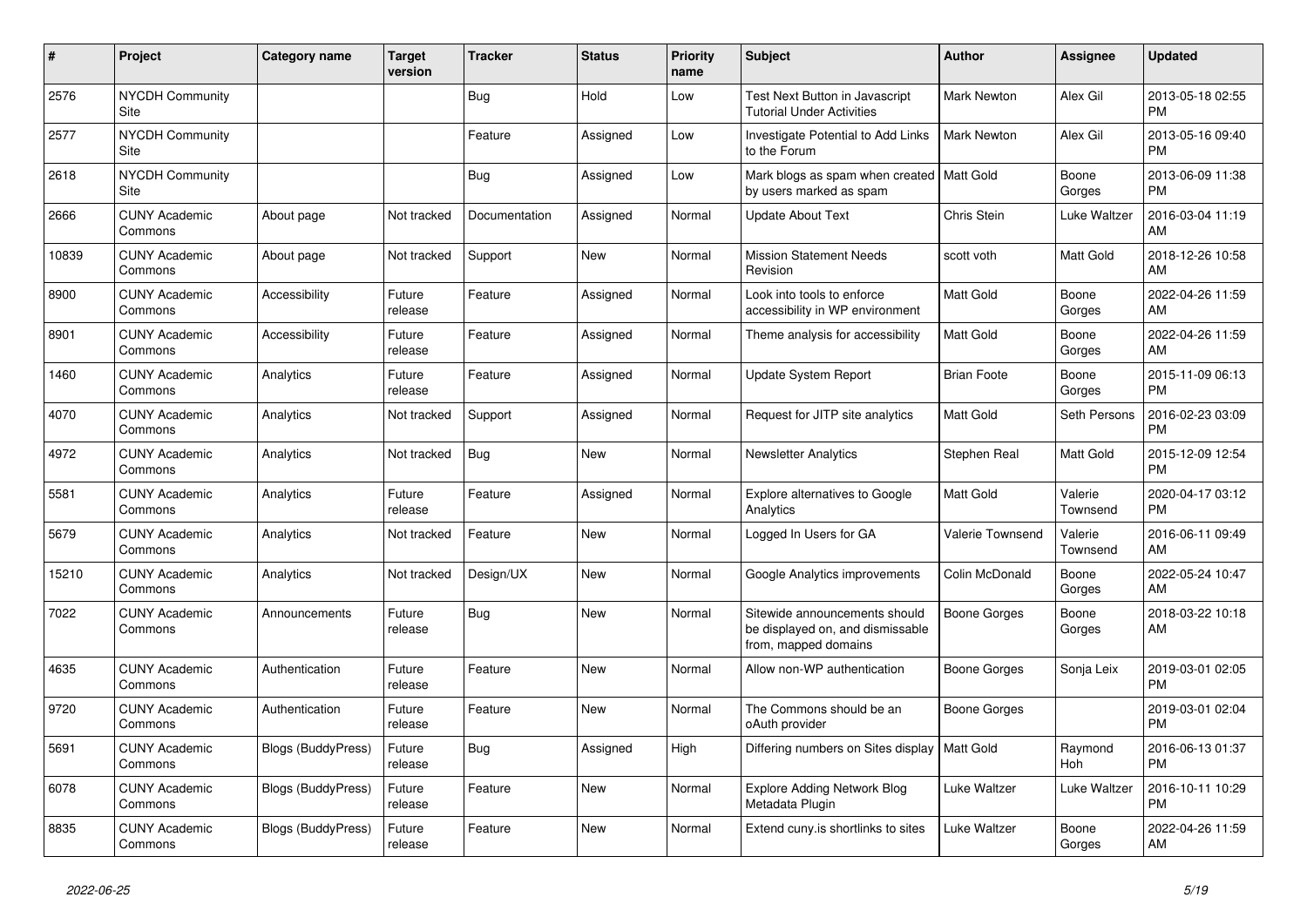| #     | Project                         | Category name             | Target<br>version | <b>Tracker</b> | <b>Status</b>        | <b>Priority</b><br>name | <b>Subject</b>                                                    | <b>Author</b>       | <b>Assignee</b>       | <b>Updated</b>                |
|-------|---------------------------------|---------------------------|-------------------|----------------|----------------------|-------------------------|-------------------------------------------------------------------|---------------------|-----------------------|-------------------------------|
| 8836  | <b>CUNY Academic</b><br>Commons | <b>Blogs (BuddyPress)</b> | Future<br>release | Feature        | Assigned             | Normal                  | Redesign site launch process                                      | Matt Gold           | Boone<br>Gorges       | 2019-10-03 02:49<br><b>PM</b> |
| 12350 | <b>CUNY Academic</b><br>Commons | Blogs (BuddyPress)        | Not tracked       | Support        | Reporter<br>Feedback | Normal                  | URL creation problem                                              | Marilyn Weber       |                       | 2020-02-03 11:27<br>AM        |
| 377   | <b>CUNY Academic</b><br>Commons | BuddyPress (misc)         | Future<br>release | Feature        | Assigned             | Normal                  | Like buttons                                                      | <b>Matt Gold</b>    | Boone<br>Gorges       | 2010-11-16 05:13<br><b>PM</b> |
| 435   | <b>CUNY Academic</b><br>Commons | BuddyPress (misc)         | Future<br>release | Feature        | Assigned             | Normal                  | Include Avatar Images in Forum<br><b>Post Notification Emails</b> | <b>Matt Gold</b>    | Boone<br>Gorges       | 2010-12-08 12:40<br><b>PM</b> |
| 500   | <b>CUNY Academic</b><br>Commons | BuddyPress (misc)         | Future<br>release | Feature        | Assigned             | Normal                  | Export Group Data                                                 | <b>Matt Gold</b>    | Boone<br>Gorges       | 2010-12-19 12:09<br><b>PM</b> |
| 554   | <b>CUNY Academic</b><br>Commons | BuddyPress (misc)         | Future<br>release | Feature        | Assigned             | Normal                  | Add Trackback notifications to<br>site-wide activity feed         | Matt Gold           | Boone<br>Gorges       | 2015-11-09 06:19<br><b>PM</b> |
| 599   | <b>CUNY Academic</b><br>Commons | BuddyPress (misc)         | Future<br>release | Feature        | Assigned             | Normal                  | Consider adding rating plugins for<br><b>BuddyPress/BBPress</b>   | <b>Matt Gold</b>    | Boone<br>Gorges       | 2011-08-22 06:50<br><b>PM</b> |
| 635   | <b>CUNY Academic</b><br>Commons | BuddyPress (misc)         | Future<br>release | Feature        | Assigned             | Normal                  | Big Blue Button -<br>Videoconferencing in Groups and<br>Blogs     | <b>Matt Gold</b>    | Boone<br>Gorges       | 2011-03-14 03:24<br><b>PM</b> |
| 7624  | <b>CUNY Academic</b><br>Commons | BuddyPress (misc)         | Future<br>release | Design/UX      | <b>New</b>           | Normal                  | <b>BP</b> Notifications                                           | Luke Waltzer        | Paige Dupont          | 2017-02-08 10:43<br><b>PM</b> |
| 11243 | <b>CUNY Academic</b><br>Commons | BuddyPress (misc)         | Future<br>release | Bug            | <b>New</b>           | Normal                  | Audit bp-custom.php                                               | Raymond Hoh         | Raymond<br><b>Hoh</b> | 2022-04-26 11:59<br>AM        |
| 58    | <b>CUNY Academic</b><br>Commons | BuddyPress (misc)         | Future<br>release | Feature        | Assigned             | Low                     | Make member search sortable by<br>last name                       | Roberta Brody       | Boone<br>Gorges       | 2010-08-26 02:38<br><b>PM</b> |
| 310   | <b>CUNY Academic</b><br>Commons | BuddyPress (misc)         | Future<br>release | Feature        | Assigned             | Low                     | Friend Request Email                                              | <b>Matt Gold</b>    | Samantha<br>Raddatz   | 2015-11-09 05:08<br><b>PM</b> |
| 1423  | <b>CUNY Academic</b><br>Commons | BuddyPress (misc)         | Future<br>release | Feature        | Assigned             | Low                     | Show an avatar for pingback<br>comment activity items             | Boone Gorges        | Tahir Butt            | 2016-10-24 12:03<br><b>PM</b> |
| 2325  | <b>CUNY Academic</b><br>Commons | BuddyPress (misc)         | Future<br>release | Feature        | Assigned             | Low                     | Profile should have separate<br>fields for first/last names       | local admin         | Boone<br>Gorges       | 2015-11-09 06:09<br><b>PM</b> |
| 618   | <b>CUNY Academic</b><br>Commons | <b>BuddyPress Docs</b>    | Future<br>release | Feature        | Assigned             | Normal                  | BuddyPress Docs: export formats                                   | Boone Gorges        | Boone<br>Gorges       | 2015-11-09 05:38<br><b>PM</b> |
| 1422  | <b>CUNY Academic</b><br>Commons | <b>BuddyPress Docs</b>    | Future<br>release | Feature        | Assigned             | Normal                  | Make "created Doc" activity icons<br>non-mini                     | <b>Boone Gorges</b> | Boone<br>Gorges       | 2015-11-09 05:48<br><b>PM</b> |
| 1744  | <b>CUNY Academic</b><br>Commons | <b>BuddyPress Docs</b>    | Future<br>release | Feature        | Assigned             | Normal                  | Spreadsheet-style Docs                                            | Boone Gorges        | Boone<br>Gorges       | 2015-11-09 06:13<br><b>PM</b> |
| 2523  | <b>CUNY Academic</b><br>Commons | <b>BuddyPress Docs</b>    | Future<br>release | Feature        | Assigned             | Normal                  | Allow Users to Upload Images to<br><b>BP</b> Docs                 | Matt Gold           | Boone<br>Gorges       | 2015-11-09 06:14<br><b>PM</b> |
| 4226  | <b>CUNY Academic</b><br>Commons | <b>BuddyPress Docs</b>    | Future<br>release | Design/UX      | <b>New</b>           | Normal                  | Add option to connect a Doc with<br>a Group                       | Samantha Raddatz    | Samantha<br>Raddatz   | 2015-09-09 04:08<br><b>PM</b> |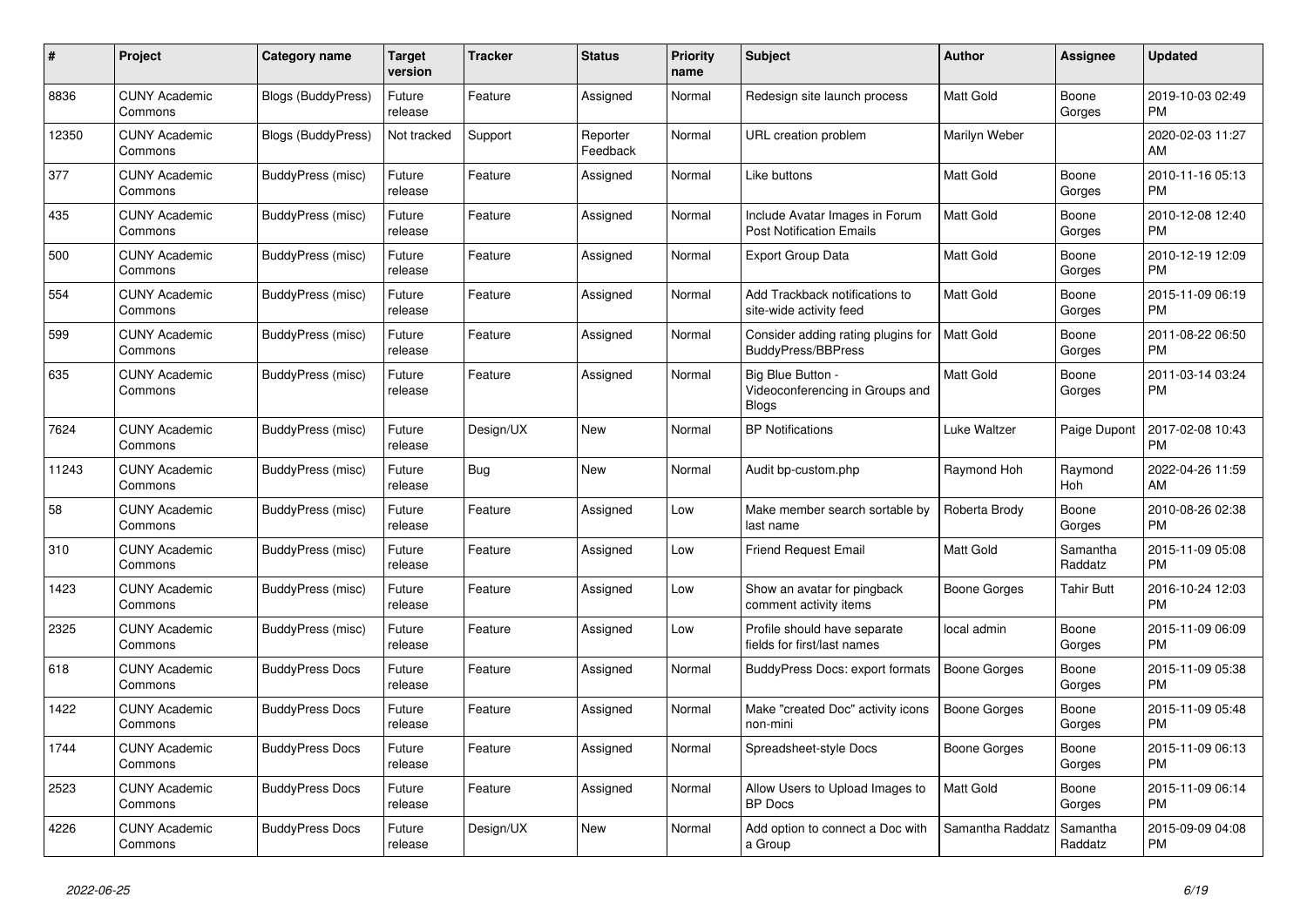| $\#$  | <b>Project</b>                  | Category name          | <b>Target</b><br>version | <b>Tracker</b> | <b>Status</b>        | <b>Priority</b><br>name | <b>Subject</b>                                                         | Author                  | Assignee            | <b>Updated</b>                |
|-------|---------------------------------|------------------------|--------------------------|----------------|----------------------|-------------------------|------------------------------------------------------------------------|-------------------------|---------------------|-------------------------------|
| 519   | <b>CUNY Academic</b><br>Commons | <b>BuddyPress Docs</b> | Future<br>release        | Feature        | Assigned             | Low                     | TOC for individual docs - for new<br>BP "wiki-like" plugin             | scott voth              | Boone<br>Gorges     | 2015-11-09 05:54<br><b>PM</b> |
| 1417  | <b>CUNY Academic</b><br>Commons | <b>BuddyPress Docs</b> | Future<br>release        | Feature        | Assigned             | Low                     | Bulk actions for BuddyPress Docs                                       | <b>Boone Gorges</b>     | Boone<br>Gorges     | 2016-10-17 10:41<br><b>PM</b> |
| 6389  | <b>CUNY Academic</b><br>Commons | <b>BuddyPress Docs</b> | Future<br>release        | Feature        | New                  | Low                     | Make Discussion Area Visible<br>When Editing a Doc                     | Luke Waltzer            | Boone<br>Gorges     | 2016-10-21 04:16<br><b>PM</b> |
| 13466 | <b>CUNY Academic</b><br>Commons | Cavalcade              | Future<br>release        | Feature        | <b>New</b>           | Normal                  | Automated cleanup for duplicate<br>Cavalcade tasks                     | <b>Boone Gorges</b>     | Boone<br>Gorges     | 2020-10-13 05:24<br><b>PM</b> |
| 14994 | <b>CUNY Academic</b><br>Commons | cdev.gc.cuny.edu       | Not tracked              | Support        | In Progress          | Normal                  | Clear Cache on CDEV                                                    | scott voth              | Raymond<br>Hoh      | 2021-12-07 03:51<br><b>PM</b> |
| 4027  | <b>CUNY Academic</b><br>Commons | Commons In A Box       | Not tracked              | Design/UX      | Assigned             | Normal                  | Usability review of CBOX update<br>procedures                          | Matt Gold               | Samantha<br>Raddatz | 2015-05-11 06:36<br><b>PM</b> |
| 9060  | <b>CUNY Academic</b><br>Commons | Commons In A Box       | Not tracked              | Bug            | Hold                 | Normal                  | Problems with CBox image library<br>/ upload                           | Lisa Rhody              | Raymond<br>Hoh      | 2018-01-10 03:26<br><b>PM</b> |
| 10226 | <b>CUNY Academic</b><br>Commons | Courses                | Future<br>release        | Feature        | <b>New</b>           | Normal                  | Add "My Courses" to drop down<br>list                                  | scott voth              | Boone<br>Gorges     | 2021-11-19 12:42<br><b>PM</b> |
| 11556 | <b>CUNY Academic</b><br>Commons | Courses                | Not tracked              | Bug            | Reporter<br>Feedback | Normal                  | Instructor name given in course<br>listing                             | Tom Harbison            |                     | 2019-06-25 04:12<br><b>PM</b> |
| 11789 | <b>CUNY Academic</b><br>Commons | Courses                | Future<br>release        | Feature        | <b>New</b>           | Normal                  | Ability to remove item from<br>Courses list                            | Laurie Hurson           | Sonja Leix          | 2019-09-24 12:28<br><b>PM</b> |
| 12438 | <b>CUNY Academic</b><br>Commons | Courses                | Not tracked              | <b>Bug</b>     | <b>New</b>           | Normal                  | Site appearing twice                                                   | Laurie Hurson           | Boone<br>Gorges     | 2020-02-18 01:34<br><b>PM</b> |
| 9420  | <b>CUNY Academic</b><br>Commons | cuny.is                | Not tracked              | Feature        | <b>New</b>           | Normal                  | Request for http://cuny.is/streams                                     | Raffi<br>Khatchadourian | Marilyn<br>Weber    | 2018-04-02 10:08<br>AM        |
| 860   | <b>CUNY Academic</b><br>Commons | Design                 | Future<br>release        | Design/UX      | Assigned             | Normal                  | <b>Standardize Button Treatment</b><br>Across the Commons              | Chris Stein             | Chris Stein         | 2014-05-01 09:45<br>AM        |
| 2754  | <b>CUNY Academic</b><br>Commons | Design                 | Future<br>release        | Feature        | Assigned             | Normal                  | Determine strategy for CAC logo<br>handling in top header              | Micki Kaufman           | Chris Stein         | 2015-01-05 08:53<br><b>PM</b> |
| 8902  | <b>CUNY Academic</b><br>Commons | Design                 | Not tracked              | Feature        | Assigned             | Normal                  | Report back on research on<br><b>BuddyPress themes</b>                 | Matt Gold               | Michael Smith       | 2017-11-10 12:31<br><b>PM</b> |
| 10439 | <b>CUNY Academic</b><br>Commons | Design                 | 2.1.0                    | Design/UX      | <b>New</b>           | Normal                  | Create Style Guide for Commons                                         | Sonja Leix              | Sara Cannon         | 2022-06-23 06:20<br><b>PM</b> |
| 16199 | <b>CUNY Academic</b><br>Commons | <b>Directories</b>     | 2.0.2                    | <b>Bug</b>     | <b>New</b>           | Normal                  | Removed "Semester" Filter from<br><b>Courses Directory</b>             | Laurie Hurson           | Boone<br>Gorges     | 2022-06-14 11:36<br>AM        |
| 4225  | <b>CUNY Academic</b><br>Commons | DiRT Integration       | Future<br>release        | Design/UX      | New                  | Normal                  | Add information to DIRT page (in<br>Create a Group)                    | Samantha Raddatz        | <b>Matt Gold</b>    | 2015-06-26 03:14<br><b>PM</b> |
| 3524  | <b>CUNY Academic</b><br>Commons | Documentation          | Not tracked              | Documentation  | Assigned             | Normal                  | Post describing all you can do<br>when starting up a new<br>blog/group | <b>Matt Gold</b>        | scott voth          | 2014-10-04 12:56<br><b>PM</b> |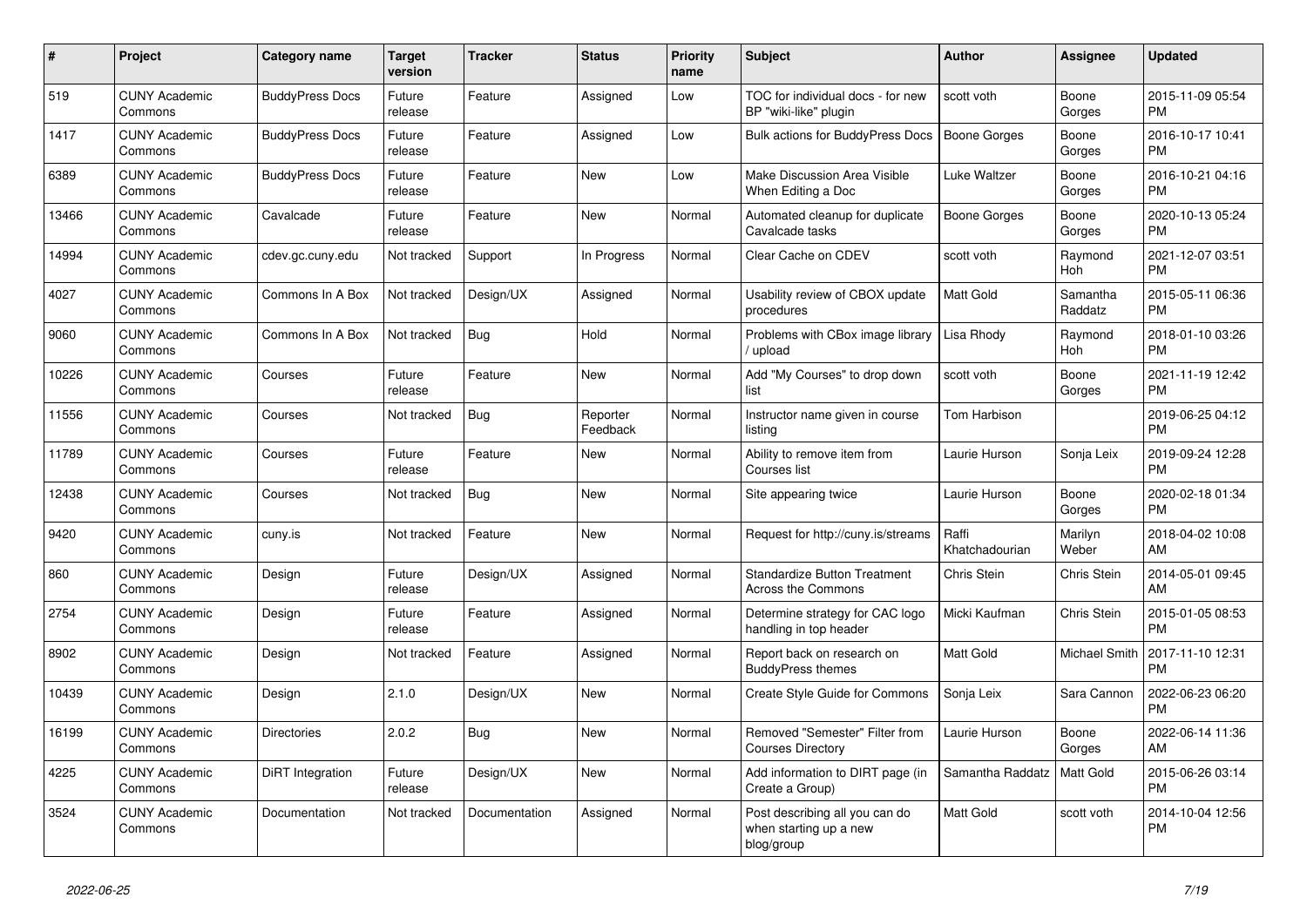| #     | Project                         | <b>Category name</b>       | Target<br>version | <b>Tracker</b> | <b>Status</b>        | <b>Priority</b><br>name | <b>Subject</b>                                                                    | <b>Author</b>       | <b>Assignee</b>  | <b>Updated</b>                |
|-------|---------------------------------|----------------------------|-------------------|----------------|----------------------|-------------------------|-----------------------------------------------------------------------------------|---------------------|------------------|-------------------------------|
| 10982 | <b>CUNY Academic</b><br>Commons | Domain Mapping             | Not tracked       | Support        | Reporter<br>Feedback | Normal                  | <b>CNAME</b> question                                                             | scott voth          |                  | 2019-01-22 04:29<br><b>PM</b> |
| 11493 | <b>CUNY Academic</b><br>Commons | Domain Mapping             | Not tracked       | Support        | Reporter<br>Feedback | Normal                  | Domain Mapping Request - Talia<br>Schaffer                                        | scott voth          | <b>Matt Gold</b> | 2019-08-06 08:39<br>AM        |
| 14496 | <b>CUNY Academic</b><br>Commons | Domain Mapping             | Future<br>release | Bug            | New                  | Normal                  | Mapped domain SSO uses<br>third-party cookies                                     | Raymond Hoh         | Raymond<br>Hoh   | 2021-05-24 04:03<br><b>PM</b> |
| 1165  | <b>CUNY Academic</b><br>Commons | <b>Email Invitations</b>   | Future<br>release | Feature        | Assigned             | Low                     | Allow saved lists of invitees under<br>Send Invites                               | <b>Boone Gorges</b> | Boone<br>Gorges  | 2015-11-09 06:03<br><b>PM</b> |
| 1166  | <b>CUNY Academic</b><br>Commons | <b>Email Invitations</b>   | Future<br>release | Feature        | <b>New</b>           | Low                     | Better organizational tools for<br>Sent Invites                                   | Boone Gorges        | Boone<br>Gorges  | 2015-11-09 06:02<br><b>PM</b> |
| 1167  | <b>CUNY Academic</b><br>Commons | <b>Email Invitations</b>   | Future<br>release | Feature        | <b>New</b>           | Low                     | Allow email invitations to be<br>resent                                           | Boone Gorges        | Boone<br>Gorges  | 2015-11-12 12:53<br>AM        |
| 5992  | <b>CUNY Academic</b><br>Commons | <b>Email Notifications</b> | Future<br>release | Feature        | <b>New</b>           | Normal                  | Changing the From line of<br>autogenerated blog emails                            | Marilyn Weber       |                  | 2018-09-27 05:19<br><b>PM</b> |
| 9979  | <b>CUNY Academic</b><br>Commons | <b>Email Notifications</b> | Not tracked       | Bug            | Reporter<br>Feedback | Normal                  | Reports of slow email activation<br>emails                                        | Matt Gold           | Boone<br>Gorges  | 2018-08-29 09:40<br><b>PM</b> |
| 12042 | <b>CUNY Academic</b><br>Commons | <b>Email Notifications</b> | Future<br>release | Feature        | New                  | Normal                  | Improved error logging for BPGES   Boone Gorges<br>send queue                     |                     | Boone<br>Gorges  | 2021-11-19 12:25<br><b>PM</b> |
| 15604 | <b>CUNY Academic</b><br>Commons | <b>Email Notifications</b> | Future<br>release | Feature        | Assigned             | Normal                  | <b>Restructure Commons Group</b><br><b>Digest Email Messages</b>                  | <b>Matt Gold</b>    | Boone<br>Gorges  | 2022-05-26 10:45<br>AM        |
| 333   | <b>CUNY Academic</b><br>Commons | <b>Email Notifications</b> | Future<br>release | Feature        | Assigned             | Low                     | Delay Forum Notification Email<br>Delivery Until After Editing Period<br>Ends     | Matt Gold           | Raymond<br>Hoh   | 2015-11-09 06:01<br><b>PM</b> |
| 11971 | <b>CUNY Academic</b><br>Commons | <b>Email Notifications</b> | Future<br>release | Bug            | Reporter<br>Feedback | Low                     | Pictures obscured in emailed post<br>notifications                                | Marilyn Weber       | Raymond<br>Hoh   | 2019-11-21 01:14<br><b>PM</b> |
| 3475  | <b>CUNY Academic</b><br>Commons | Events                     | Future<br>release | Feature        | Assigned             | Normal                  | Request to add plugin to<br>streamline room<br>booking/appointment booking        | Naomi Barrettara    | Boone<br>Gorges  | 2014-12-01 05:14<br><b>PM</b> |
| 4053  | <b>CUNY Academic</b><br>Commons | Events                     | Future<br>release | Feature        | Assigned             | Normal                  | Create new tab for past events                                                    | Matt Gold           | Boone<br>Gorges  | 2015-05-12 02:10<br><b>PM</b> |
| 4238  | <b>CUNY Academic</b><br>Commons | Events                     | Future<br>release | Feature        | Assigned             | Normal                  | Copy Events to Other Groups?                                                      | Matt Gold           | Boone<br>Gorges  | 2015-07-02 10:08<br>AM        |
| 4438  | <b>CUNY Academic</b><br>Commons | Events                     | Future<br>release | Bug            | Assigned             | Normal                  | Events Calendar - Export<br><b>Recurring Events</b>                               | scott voth          | Daniel Jones     | 2016-05-23 04:25<br><b>PM</b> |
| 4481  | <b>CUNY Academic</b><br>Commons | Events                     | Future<br>release | Feature        | <b>New</b>           | Normal                  | Group admins/mods should have<br>the ability to unlink an event from<br>the group | <b>Boone Gorges</b> | Boone<br>Gorges  | 2017-04-24 03:53<br><b>PM</b> |
| 4592  | <b>CUNY Academic</b><br>Commons | Events                     | Future<br>release | Design/UX      | <b>New</b>           | Normal                  | Event Creation - Venue Dropdown<br>Slow                                           | Samantha Raddatz    | Boone<br>Gorges  | 2015-09-14 04:56<br><b>PM</b> |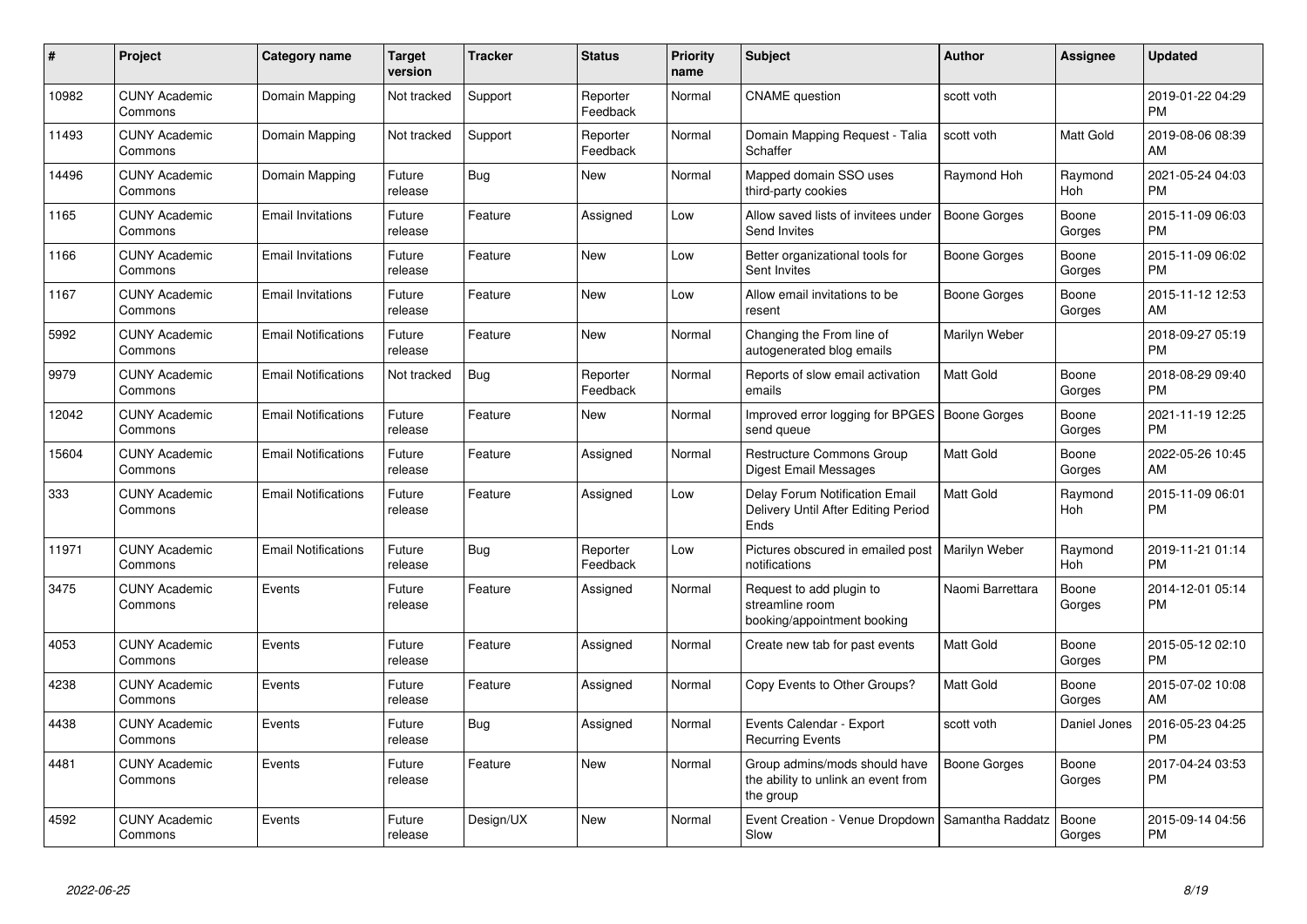| #     | Project                         | <b>Category name</b> | <b>Target</b><br>version | <b>Tracker</b> | <b>Status</b>        | <b>Priority</b><br>name | <b>Subject</b>                                                                      | Author                  | Assignee            | <b>Updated</b>                |
|-------|---------------------------------|----------------------|--------------------------|----------------|----------------------|-------------------------|-------------------------------------------------------------------------------------|-------------------------|---------------------|-------------------------------|
| 4903  | <b>CUNY Academic</b><br>Commons | Events               | Future<br>release        | Design/UX      | Assigned             | Normal                  | Improving visual appearance of<br>event calendars                                   | <b>Matt Gold</b>        | Boone<br>Gorges     | 2016-10-13 11:51<br>AM        |
| 5696  | <b>CUNY Academic</b><br>Commons | Events               | Future<br>release        | Feature        | Assigned             | Normal                  | Events Calendar - display options<br>/ calendar aggregation                         | <b>Matt Gold</b>        | Boone<br>Gorges     | 2016-10-13 11:44<br>AM        |
| 11077 | <b>CUNY Academic</b><br>Commons | Events               | Not tracked              | Feature        | Reporter<br>Feedback | Normal                  | Show event category description<br>in event list view                               | Raffi<br>Khatchadourian |                     | 2019-02-12 10:38<br><b>PM</b> |
| 11531 | <b>CUNY Academic</b><br>Commons | Events               | Future<br>release        | Feature        | New                  | Normal                  | Main Events calendar should<br>include non-public events that<br>user has access to | scott voth              | Boone<br>Gorges     | 2019-06-11 10:00<br>AM        |
| 5016  | <b>CUNY Academic</b><br>Commons | Events               | Future<br>release        | Feature        | Assigned             | Low                     | Allow comments to be posted on<br>events                                            | Matt Gold               | Raymond<br>Hoh      | 2019-03-01 02:23<br><b>PM</b> |
| 6749  | <b>CUNY Academic</b><br>Commons | Events               | Future<br>release        | Bug            | New                  | Low                     | BPEO iCal request can trigger<br>very large number of DB queries                    | Boone Gorges            | Raymond<br>Hoh      | 2016-11-15 10:09<br><b>PM</b> |
| 653   | <b>CUNY Academic</b><br>Commons | Group Blogs          | Future<br>release        | Feature        | Assigned             | Normal                  | Redesign Integration of Groups<br>and Blogs                                         | Matt Gold               | Samantha<br>Raddatz | 2015-11-09 05:40<br><b>PM</b> |
| 3580  | <b>CUNY Academic</b><br>Commons | Group Blogs          | Future<br>release        | Feature        | New                  | Normal                  | Multiple blogs per group                                                            | <b>Boone Gorges</b>     | Boone<br>Gorges     | 2018-02-20 02:02<br><b>PM</b> |
| 5317  | <b>CUNY Academic</b><br>Commons | Group Blogs          | Not tracked              | Bug            | Reporter<br>Feedback | Normal                  | Notifications of New Post Didn't<br>Come                                            | Luke Waltzer            | Samantha<br>Raddatz | 2016-03-21 10:41<br><b>PM</b> |
| 8756  | <b>CUNY Academic</b><br>Commons | Group Blogs          | Future<br>release        | Feature        | Hold                 | Normal                  | Connect multiple blogs to one<br>group?                                             | Matt Gold               | Boone<br>Gorges     | 2017-09-30 10:42<br>AM        |
| 11834 | <b>CUNY Academic</b><br>Commons | <b>Group Files</b>   | Future<br>release        | Feature        | <b>New</b>           | Normal                  | Improved tools for managing<br>group file folders                                   | <b>Boone Gorges</b>     | Sonja Leix          | 2019-09-06 03:55<br>PM        |
| 12091 | <b>CUNY Academic</b><br>Commons | <b>Group Files</b>   | Future<br>release        | Feature        | New                  | Normal                  | Improved pre-upload file<br>validation for bp-group-documents                       | Boone Gorges            | Boone<br>Gorges     | 2019-11-14 01:21<br><b>PM</b> |
| 1192  | <b>CUNY Academic</b><br>Commons | <b>Group Files</b>   | Future<br>release        | Feature        | Assigned             | Low                     | When posting group files, allow<br>users to add a category without<br>saving        | <b>Matt Gold</b>        | Raymond<br>Hoh      | 2015-11-09 05:53<br><b>PM</b> |
| 3080  | <b>CUNY Academic</b><br>Commons | <b>Group Files</b>   | Future<br>release        | Feature        | Assigned             | Low                     | Create a system to keep track of<br>file changes                                    | <b>Matt Gold</b>        | Boone<br>Gorges     | 2014-02-26 10:04<br><b>PM</b> |
| 3354  | <b>CUNY Academic</b><br>Commons | Group Files          | Future<br>release        | Feature        | Assigned             | Low                     | Allow Group Download of Multiple<br><b>Selected Files</b>                           | <b>Matt Gold</b>        | Chris Stein         | 2014-08-01 08:50<br>AM        |
| 13457 | <b>CUNY Academic</b><br>Commons | Group Forums         | 2.0.2                    | Bug            | New                  | High                    | Forum post not sending<br>notifications                                             | Filipa Calado           | Raymond<br>Hoh      | 2022-06-14 11:36<br>AM        |
| 585   | <b>CUNY Academic</b><br>Commons | Group Forums         | Future<br>release        | Feature        | Assigned             | Normal                  | Merge Forum Topics                                                                  | Sarah Morgano           | Boone<br>Gorges     | 2011-07-06 04:11<br><b>PM</b> |
| 3059  | <b>CUNY Academic</b><br>Commons | Group Forums         | Future<br>release        | Design/UX      | New                  | Normal                  | Forum Post Permissable Content<br><b>Explanatory Text</b>                           | Chris Stein             | Chris Stein         | 2015-04-02 11:27<br>AM        |
| 3192  | <b>CUNY Academic</b><br>Commons | Group Forums         | Future<br>release        | Feature        | Assigned             | Normal                  | Customizable forum views for<br>bbPress 2.x group forums                            | Boone Gorges            | Raymond<br>Hoh      | 2015-11-09 12:47<br>PM        |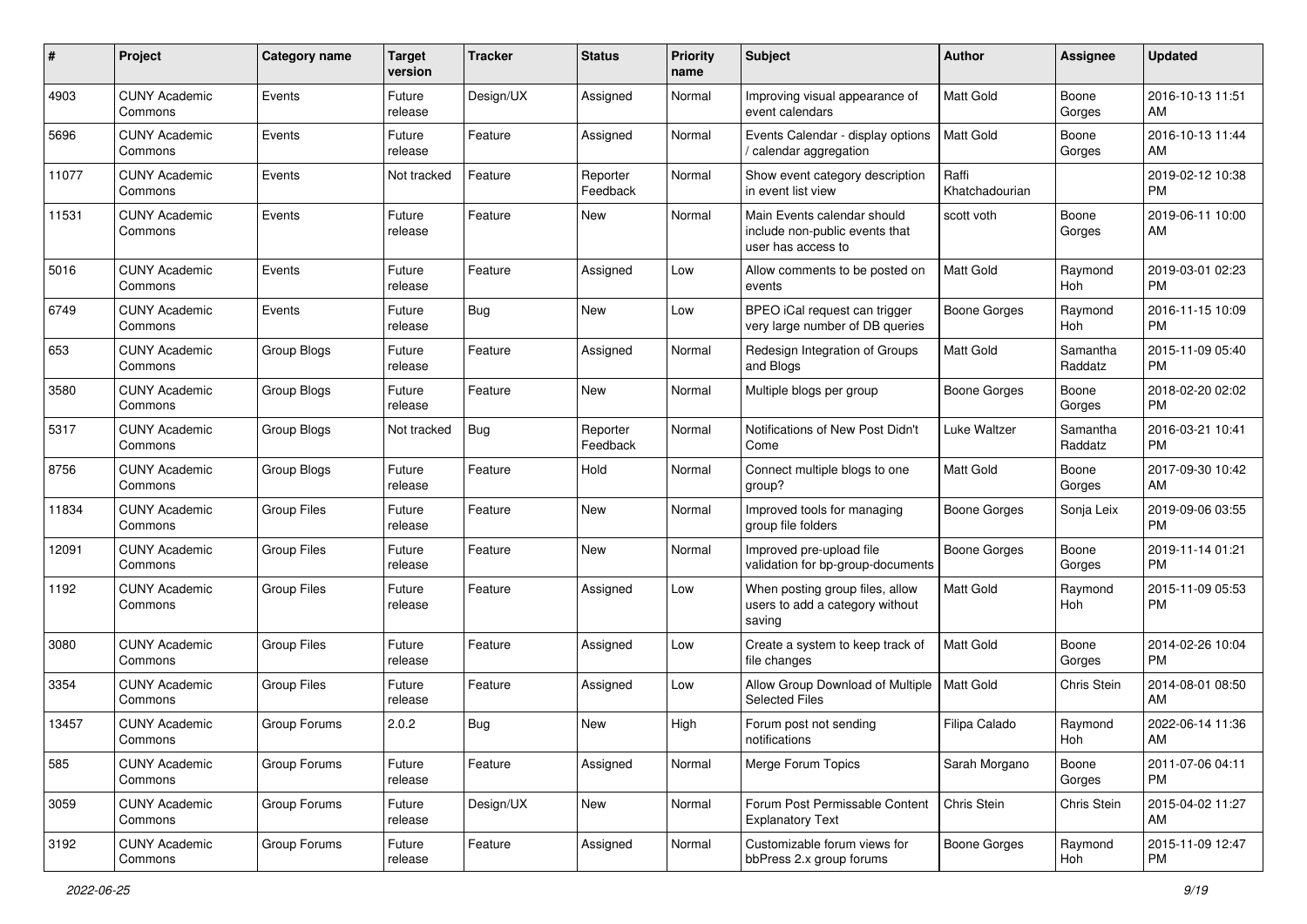| #     | Project                         | <b>Category name</b> | <b>Target</b><br>version | <b>Tracker</b> | <b>Status</b>        | <b>Priority</b><br>name | Subject                                                                                       | Author              | <b>Assignee</b>     | <b>Updated</b>                |
|-------|---------------------------------|----------------------|--------------------------|----------------|----------------------|-------------------------|-----------------------------------------------------------------------------------------------|---------------------|---------------------|-------------------------------|
| 3193  | <b>CUNY Academic</b><br>Commons | Group Forums         | Future<br>release        | Feature        | Assigned             | Normal                  | bbPress 2.x dynamic roles and<br><b>RBE</b>                                                   | <b>Boone Gorges</b> | Boone<br>Gorges     | 2014-09-30 01:30<br>PM        |
| 4221  | <b>CUNY Academic</b><br>Commons | Group Forums         | Future<br>release        | Design/UX      | Assigned             | Normal                  | Add 'Number of Posts' display<br>option to Forum page                                         | Samantha Raddatz    | Samantha<br>Raddatz | 2015-06-26 02:21<br><b>PM</b> |
| 5268  | <b>CUNY Academic</b><br>Commons | Group Forums         | Future<br>release        | Bug            | Assigned             | Normal                  | Long-time to post to multiple<br>groups                                                       | Luke Waltzer        | Daniel Jones        | 2016-09-07 06:31<br><b>PM</b> |
| 7928  | <b>CUNY Academic</b><br>Commons | Group Forums         | Not tracked              | Bug            | New                  | Normal                  | Duplicate Forum post                                                                          | Luke Waltzer        | Raymond<br>Hoh      | 2017-04-11 09:27<br><b>PM</b> |
| 9835  | <b>CUNY Academic</b><br>Commons | Group Forums         | Future<br>release        | Bug            | Assigned             | Normal                  | add a "like" function?                                                                        | Marilyn Weber       | <b>Erik Trainer</b> | 2018-06-05 01:49<br><b>PM</b> |
| 10659 | <b>CUNY Academic</b><br>Commons | Group Forums         | Future<br>release        | Feature        | Assigned             | Normal                  | Post to multiple groups via email                                                             | <b>Matt Gold</b>    | Raymond<br>Hoh      | 2018-11-15 12:54<br>AM        |
| 13199 | <b>CUNY Academic</b><br>Commons | Group Forums         | Future<br>release        | Feature        | New                  | Normal                  | Favoring Groups over bbPress<br>plugin                                                        | Colin McDonald      | Colin<br>McDonald   | 2021-11-19 12:28<br>PM        |
| 13328 | <b>CUNY Academic</b><br>Commons | Group Forums         | Not tracked              | <b>Bug</b>     | Reporter<br>Feedback | Normal                  | cross-posting in two related<br>groups                                                        | Marilyn Weber       | Raymond<br>Hoh      | 2020-09-15 10:39<br>PM        |
| 13358 | <b>CUNY Academic</b><br>Commons | Group Forums         | Future<br>release        | Feature        | New                  | Normal                  | Improved UI for group forum<br>threading settings                                             | Boone Gorges        | Raymond<br>Hoh      | 2021-11-19 12:27<br><b>PM</b> |
| 6392  | <b>CUNY Academic</b><br>Commons | Group Forums         | Future<br>release        | Design/UX      | Assigned             | Low                     | Composition/Preview Panes in<br>Forum Posts                                                   | Luke Waltzer        | Paige Dupont        | 2016-10-21 04:26<br><b>PM</b> |
| 3308  | <b>CUNY Academic</b><br>Commons | Group Invitations    | Future<br>release        | Feature        | Assigned             | Normal                  | Allow members to rescind group<br>invitations                                                 | Matt Gold           | Boone<br>Gorges     | 2015-04-01 08:53<br><b>PM</b> |
| 3419  | <b>CUNY Academic</b><br>Commons | Group Invitations    | 1.6.14                   | Bug            | Testing<br>Required  | Normal                  | Neatening the display of<br>messages on group requests                                        | <b>Matt Gold</b>    | Boone<br>Gorges     | 2014-09-01 09:29<br><b>PM</b> |
| 1456  | <b>CUNY Academic</b><br>Commons | Group Invitations    | Future<br>release        | Feature        | Reporter<br>Feedback | Low                     | Invite to Group Button from Profile   Matt Gold<br>Field                                      |                     | Samantha<br>Raddatz | 2015-11-09 05:59<br><b>PM</b> |
| 2610  | <b>CUNY Academic</b><br>Commons | Group Invitations    | Future<br>release        | Feature        | Assigned             | Low                     | Request: Custom invitation<br>message to group invites                                        | local admin         | Boone<br>Gorges     | 2015-11-09 06:13<br>PM        |
| 13370 | <b>CUNY Academic</b><br>Commons | Group Library        | Future<br>release        | Feature        | <b>New</b>           | Normal                  | Library bulk deletion and folder<br>editing                                                   | Colin McDonald      | Boone<br>Gorges     | 2020-10-13 10:41<br>AM        |
| 13650 | <b>CUNY Academic</b><br>Commons | Group Library        | Future<br>release        | Feature        | New                  | Normal                  | Forum Attachments in Group<br>Library                                                         | Laurie Hurson       |                     | 2021-11-19 12:30<br><b>PM</b> |
| 14309 | <b>CUNY Academic</b><br>Commons | Group Library        | Future<br>release        | Feature        | New                  | Normal                  | Better handling of<br>bp_group_document file<br>download attempts when file is<br>not present | <b>Boone Gorges</b> | Boone<br>Gorges     | 2021-11-19 12:28<br>PM        |
| 481   | <b>CUNY Academic</b><br>Commons | Groups (misc)        | Future<br>release        | Feature        | Assigned             | Normal                  | ability to archive inactive groups<br>and blogs                                               | Michael Mandiberg   | Samantha<br>Raddatz | 2015-11-09 05:56<br><b>PM</b> |
| 1544  | <b>CUNY Academic</b><br>Commons | Groups (misc)        | Future<br>release        | Feature        | Reporter<br>Feedback | Normal                  | Group Filtering and Sorting                                                                   | Matt Gold           | Chris Stein         | 2019-03-01 02:25<br><b>PM</b> |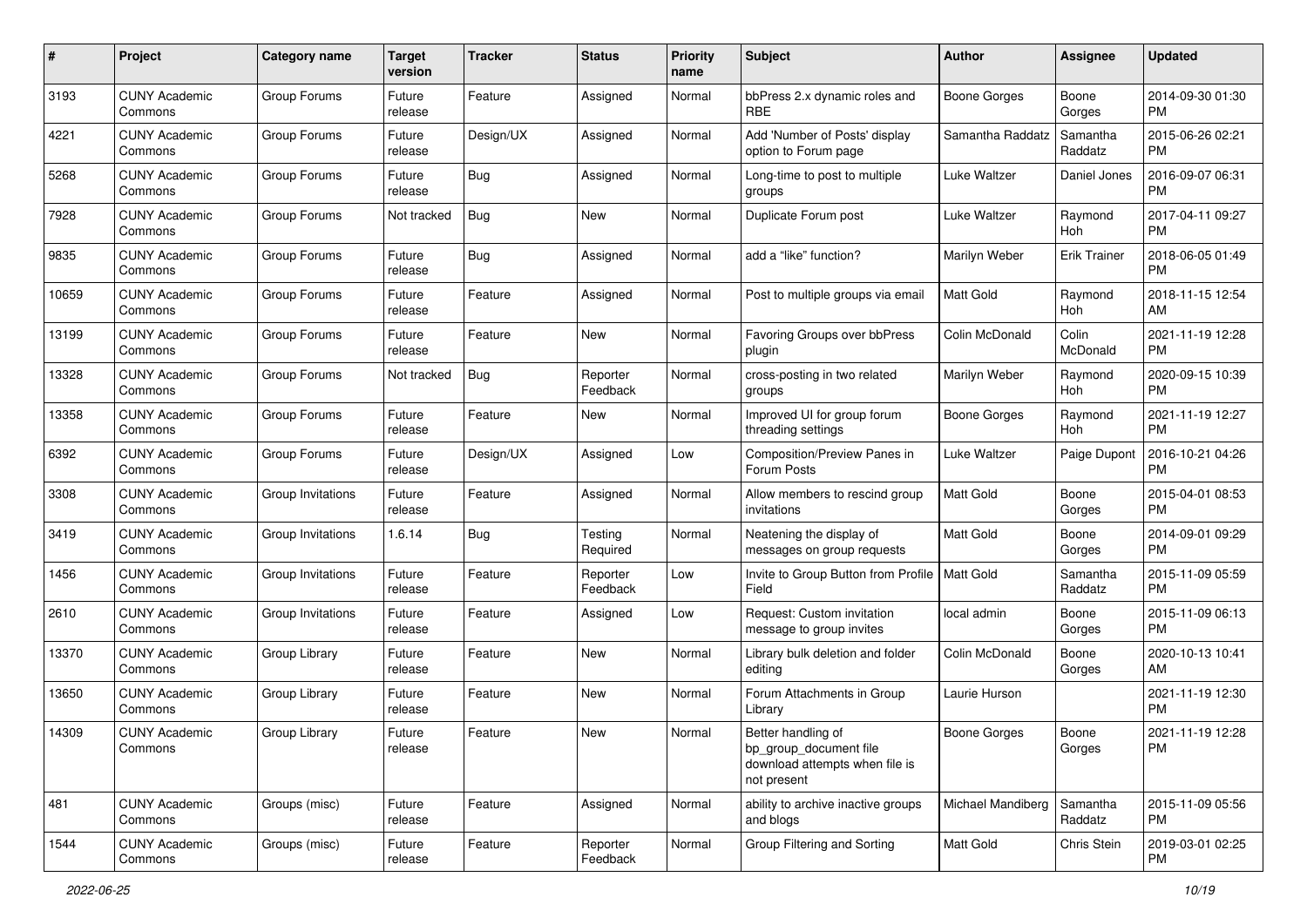| #     | Project                         | <b>Category name</b>           | <b>Target</b><br>version | <b>Tracker</b> | <b>Status</b>                       | <b>Priority</b><br>name | Subject                                                                     | Author              | <b>Assignee</b>     | <b>Updated</b>                |
|-------|---------------------------------|--------------------------------|--------------------------|----------------|-------------------------------------|-------------------------|-----------------------------------------------------------------------------|---------------------|---------------------|-------------------------------|
| 3458  | <b>CUNY Academic</b><br>Commons | Groups (misc)                  | Future<br>release        | Feature        | Assigned                            | Normal                  | Filter Members of Group by<br>Campus                                        | Michael Smith       | Samantha<br>Raddatz | 2014-09-26 08:32<br><b>PM</b> |
| 7115  | <b>CUNY Academic</b><br>Commons | Groups (misc)                  | Future<br>release        | Feature        | Reporter<br>Feedback                | Normal                  | make licensing info clear during<br>group creation                          | Matt Gold           | Raymond<br>Hoh      | 2020-12-08 11:32<br>AM        |
| 9015  | <b>CUNY Academic</b><br>Commons | Groups (misc)                  | Not tracked              | Outreach       | Assigned                            | Normal                  | Email group admins the email<br>addresses of their groups                   | Matt Gold           | Matt Gold           | 2018-01-02 09:54<br>AM        |
| 12446 | <b>CUNY Academic</b><br>Commons | Groups (misc)                  | Future<br>release        | Feature        | Reporter<br>Feedback                | Normal                  | Toggle default site to group forum<br>posting                               | Laurie Hurson       | Laurie Hurson       | 2020-03-10 11:57<br>AM        |
| 11883 | <b>CUNY Academic</b><br>Commons | Help/Codex                     | Not tracked              | Support        | New                                 | Normal                  | Need Embedding Help Page<br>Update (Tableau)                                | Anthony Wheeler     | scott voth          | 2019-09-24 08:49<br>AM        |
| 12392 | <b>CUNY Academic</b><br>Commons | Help/Codex                     | Not tracked              | Documentation  | New                                 | Normal                  | Updates to Common Commons<br>Questions on Help Page                         | scott voth          | Margaret<br>Galvan  | 2020-02-11 10:53<br>AM        |
| 1888  | <b>CUNY Academic</b><br>Commons | Home Page                      | Future<br>release        | Feature        | Assigned                            | Normal                  | Refactor BP MPO Activity Filter to<br>support proper pagination             | Sarah Morgano       | Boone<br>Gorges     | 2014-05-01 07:11<br><b>PM</b> |
| 4980  | <b>CUNY Academic</b><br>Commons | Home Page                      | Future<br>release        | Feature        | Assigned                            | Normal                  | CAC Featured Content -- Adding<br>Randomization                             | Matt Gold           | Boone<br>Gorges     | 2016-12-12 03:01<br><b>PM</b> |
| 6995  | <b>CUNY Academic</b><br>Commons | Home Page                      | Not tracked              | Bug            | Assigned                            | Normal                  | member filter on homepage not<br>working                                    | <b>Matt Gold</b>    | Raymond<br>Hoh      | 2016-12-11 09:46<br><b>PM</b> |
| 16296 | <b>CUNY Academic</b><br>Commons | Home Page                      | 2.0.2                    | Bug            | Staged for<br>Production<br>Release | Normal                  | "Visit Profile" link on Member<br>Directory page doesn't work<br>properly   | Raymond Hoh         | Raymond<br>Hoh      | 2022-06-24 07:54<br><b>PM</b> |
| 1983  | <b>CUNY Academic</b><br>Commons | Home Page                      | Future<br>release        | Feature        | Assigned                            | Low                     | Media Library integration with<br>Featured Content plugin                   | <b>Boone Gorges</b> | Dominic<br>Giglio   | 2014-03-17 10:34<br>AM        |
| 10580 | <b>CUNY Academic</b><br>Commons | Information<br>Architecture    | Future<br>release        | Design/UX      | New                                 | Normal                  | Primary nav item review                                                     | <b>Boone Gorges</b> | Sara Cannon         | 2021-11-19 12:37<br><b>PM</b> |
| 3230  | <b>CUNY Academic</b><br>Commons | Internal Tools and<br>Workflow | Not tracked              | Feature        | Assigned                            | High                    | Scripts for quicker<br>provisioning/updating of<br>development environments | <b>Boone Gorges</b> | Boone<br>Gorges     | 2016-01-26 04:54<br>PM        |
| 13891 | <b>CUNY Academic</b><br>Commons | Internal Tools and<br>Workflow | 2.1.0                    | Feature        | New                                 | Normal                  | Migrate automated linting to<br>GitHub Actions                              | <b>Boone Gorges</b> | Jeremy Felt         | 2022-05-26 10:45<br>AM        |
| 15194 | <b>CUNY Academic</b><br>Commons | Internal Tools and<br>Workflow | 2.1.0                    | Feature        | New                                 | Normal                  | PHPCS sniff for un-restored<br>switch to blog() calls                       | <b>Boone Gorges</b> | Jeremy Felt         | 2022-05-26 10:45<br>AM        |
| 5234  | <b>CUNY Academic</b><br>Commons | Membership                     | Future<br>release        | Feature        | Assigned                            | Normal                  | Write Unconfirmed patch for WP                                              | <b>Boone Gorges</b> | Boone<br>Gorges     | 2016-10-24 11:18<br>AM        |
| 12382 | <b>CUNY Academic</b><br>Commons | Membership                     | Not tracked              | Support        | New                                 | Normal                  | Email request change                                                        | Marilyn Weber       | Marilyn<br>Weber    | 2020-02-06 12:56<br>PM        |
| 3330  | <b>CUNY Academic</b><br>Commons | My Commons                     | Future<br>release        | Feature        | Assigned                            | Normal                  | "Commons Information" tool                                                  | <b>Boone Gorges</b> | Chris Stein         | 2014-09-22 08:46<br><b>PM</b> |
| 3517  | <b>CUNY Academic</b><br>Commons | My Commons                     | Future<br>release        | Feature        | Assigned                            | Normal                  | Mute/Unmute My Commons<br>updates                                           | Matt Gold           | Raymond<br>Hoh      | 2015-11-09 01:19<br>PM        |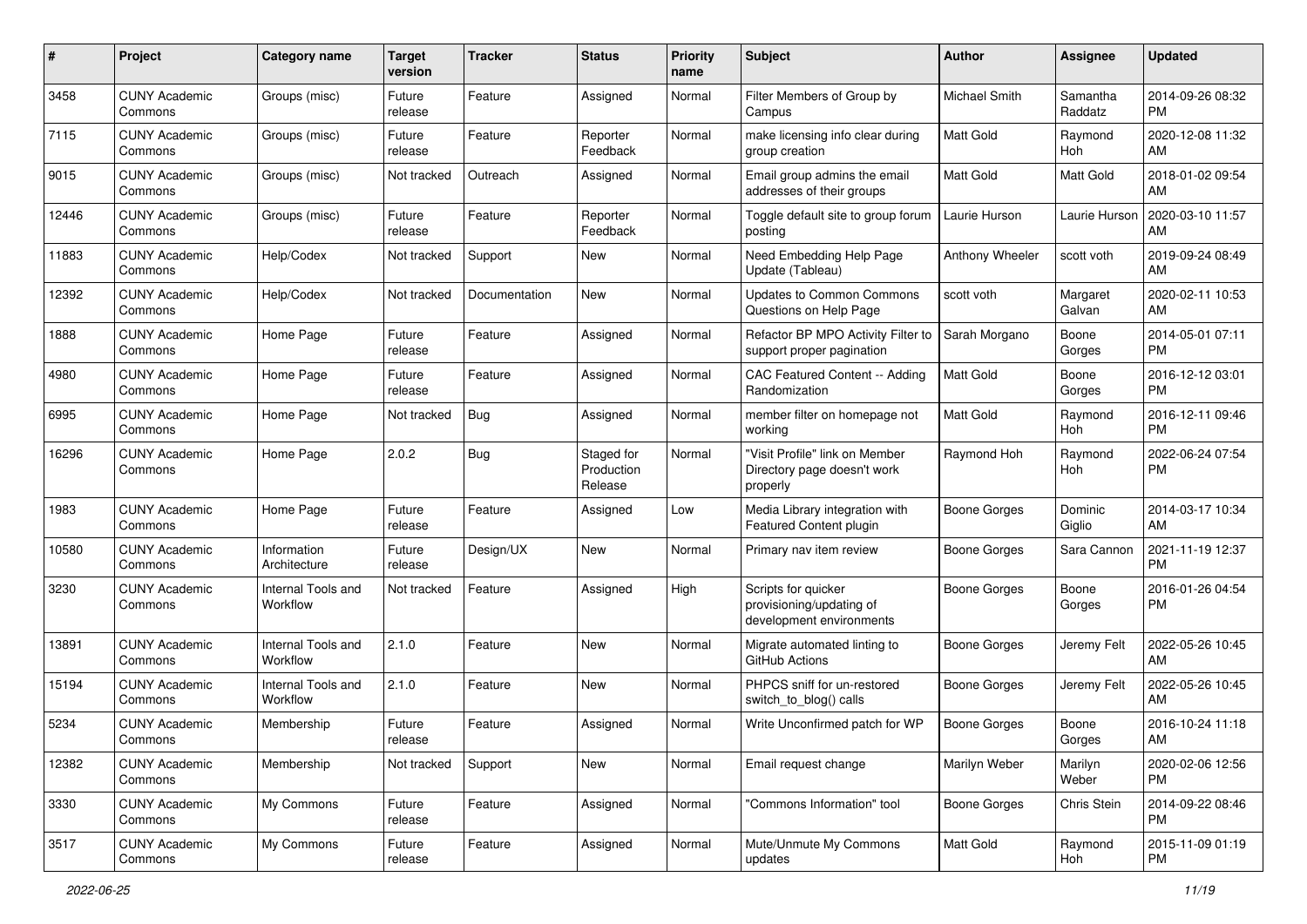| $\pmb{\#}$ | Project                         | Category name           | <b>Target</b><br>version | <b>Tracker</b> | <b>Status</b>        | <b>Priority</b><br>name | <b>Subject</b>                                                                                 | Author                  | <b>Assignee</b>       | <b>Updated</b>                |
|------------|---------------------------------|-------------------------|--------------------------|----------------|----------------------|-------------------------|------------------------------------------------------------------------------------------------|-------------------------|-----------------------|-------------------------------|
| 3536       | <b>CUNY Academic</b><br>Commons | My Commons              | Future<br>release        | Feature        | Assigned             | Normal                  | Infinite Scroll on My Commons<br>page                                                          | <b>Matt Gold</b>        | Raymond<br>Hoh        | 2015-04-13 04:42<br><b>PM</b> |
| 3565       | <b>CUNY Academic</b><br>Commons | My Commons              | Not tracked              | Documentation  | <b>New</b>           | Normal                  | Load Newest inconsistencies                                                                    | Chris Stein             | scott voth            | 2015-11-09 01:16<br><b>PM</b> |
| 3577       | <b>CUNY Academic</b><br>Commons | My Commons              | Future<br>release        | Design/UX      | Assigned             | Normal                  | Replies to items in My Commons                                                                 | <b>Matt Gold</b>        | Raymond<br>Hoh        | 2015-04-09 05:19<br><b>PM</b> |
| 4535       | <b>CUNY Academic</b><br>Commons | My Commons              | Future<br>release        | <b>Bug</b>     | <b>New</b>           | Low                     | My Commons filter issue                                                                        | scott voth              | Raymond<br><b>Hoh</b> | 2015-09-01 11:17<br>AM        |
| 8440       | <b>CUNY Academic</b><br>Commons | Onboarding              | Not tracked              | <b>Bug</b>     | <b>New</b>           | Normal                  | Create Test Email Accounts for<br><b>Onboarding Project</b>                                    | Stephen Real            | Stephen Real          | 2017-08-01 09:49<br><b>PM</b> |
| 9028       | <b>CUNY Academic</b><br>Commons | Onboarding              | Future<br>release        | Feature        | Assigned             | Normal                  | suggest groups to new members<br>during the registration process                               | <b>Matt Gold</b>        | Chris Stein           | 2018-10-24 12:34<br><b>PM</b> |
| 9895       | <b>CUNY Academic</b><br>Commons | Onboarding              | Future<br>release        | Feature        | Assigned             | Normal                  | Add "Accept Invitation"<br>link/button/function to Group<br>and/or Site invitation emails?     | Luke Waltzer            | Boone<br>Gorges       | 2018-06-07 12:42<br><b>PM</b> |
| 5955       | <b>CUNY Academic</b><br>Commons | Outreach                | Future<br>release        | Feature        | Assigned             | Normal                  | Create auto-newsletter for<br>commons members                                                  | Matt Gold               | Luke Waltzer          | 2016-08-30 10:34<br>AM        |
| 10794      | <b>CUNY Academic</b><br>Commons | Performance             | Not tracked              | <b>Bug</b>     | New                  | Normal                  | Memcached connection<br>occasionally breaks                                                    | Boone Gorges            | Boone<br>Gorges       | 2018-12-06 03:30<br><b>PM</b> |
| 14908      | <b>CUNY Academic</b><br>Commons | Performance             |                          | Bug            | <b>New</b>           | Normal                  | Stale object cache on cdev                                                                     | Raymond Hoh             | Boone<br>Gorges       | 2021-12-07 09:45<br>AM        |
| 15242      | <b>CUNY Academic</b><br>Commons | Performance             | Not tracked              | Bug            | Reporter<br>Feedback | Normal                  | Slugist site                                                                                   | Raffi<br>Khatchadourian | Boone<br>Gorges       | 2022-02-07 11:14<br>AM        |
| 14787      | <b>CUNY Academic</b><br>Commons | <b>Plugin Packages</b>  | Future<br>release        | Feature        | <b>New</b>           | Normal                  | Creating a "Design" plugin<br>package                                                          | Laurie Hurson           | scott voth            | 2022-04-27 04:56<br><b>PM</b> |
| 2753       | <b>CUNY Academic</b><br>Commons | <b>Public Portfolio</b> | Future<br>release        | Feature        | New                  | Normal                  | Create actual actual tagification in   Micki Kaufman<br>academic interests and other<br>fields |                         | Boone<br>Gorges       | 2015-01-05 08:52<br><b>PM</b> |
| 2832       | <b>CUNY Academic</b><br>Commons | <b>Public Portfolio</b> | Future<br>release        | Feature        | Assigned             | Normal                  | Improve interface for (not)<br>auto-linking profile fields                                     | Boone Gorges            | Chris Stein           | 2015-01-05 08:52<br><b>PM</b> |
| 2881       | <b>CUNY Academic</b><br>Commons | <b>Public Portfolio</b> | Future<br>release        | Feature        | Assigned             | Normal                  | Redesign the UX for Profiles                                                                   | Chris Stein             | Chris Stein           | 2016-10-13 12:45<br><b>PM</b> |
| 3042       | <b>CUNY Academic</b><br>Commons | <b>Public Portfolio</b> | Future<br>release        | Feature        | Assigned             | Normal                  | Browsing member interests                                                                      | <b>Matt Gold</b>        | Boone<br>Gorges       | 2015-03-21 09:04<br><b>PM</b> |
| 3220       | <b>CUNY Academic</b><br>Commons | <b>Public Portfolio</b> | Future<br>release        | Feature        | Assigned             | Normal                  | Add indent/outdent option to<br>Formatting Buttons on Profile<br>Page                          | <b>Matt Gold</b>        | Boone<br>Gorges       | 2014-05-21 10:39<br><b>PM</b> |
| 3768       | <b>CUNY Academic</b><br>Commons | Public Portfolio        | Future<br>release        | Feature        | Assigned             | Normal                  | Institutions/Past positions on<br>public portfolios                                            | <b>Matt Gold</b>        | Boone<br>Gorges       | 2018-04-23 10:44<br>AM        |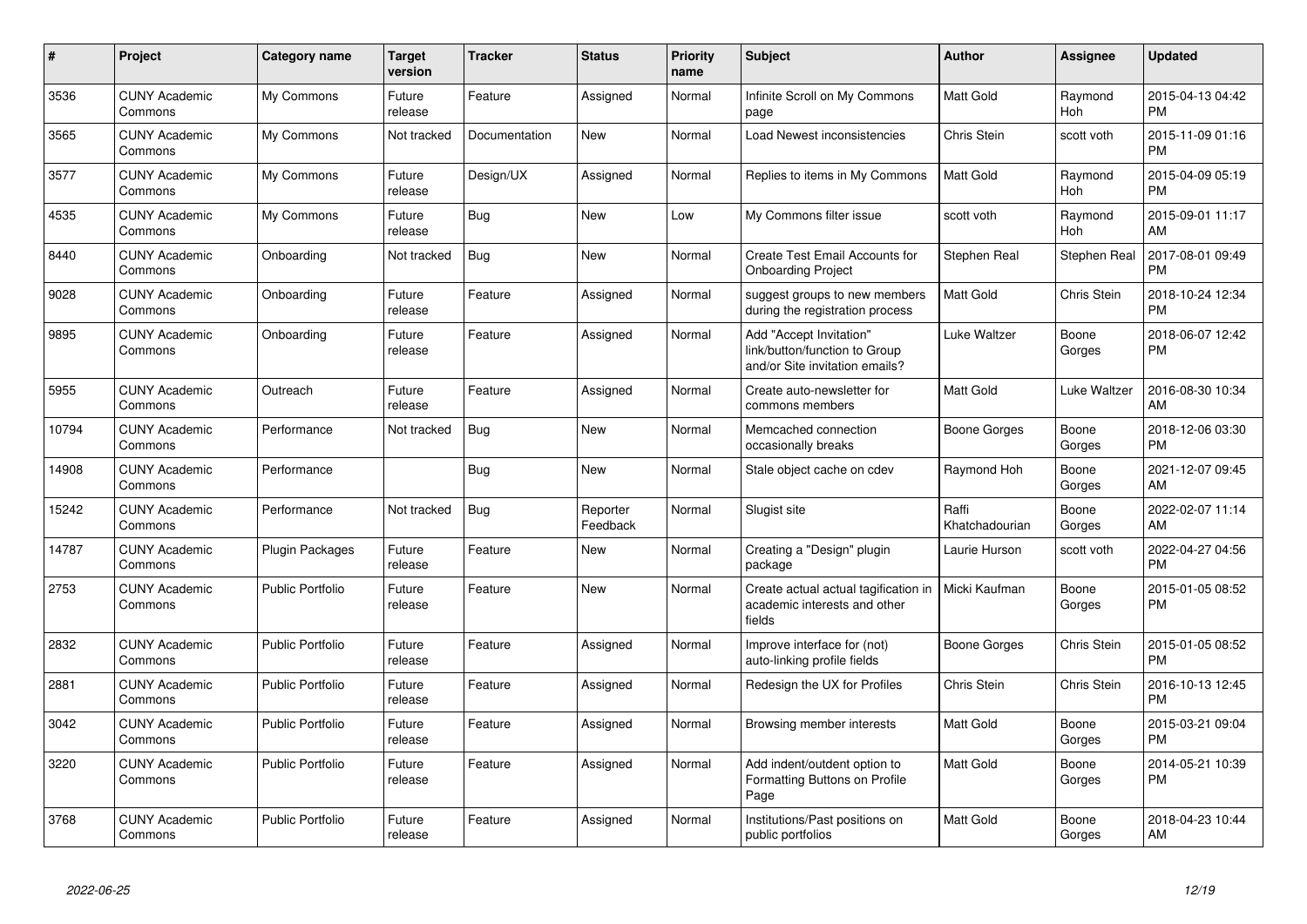| #     | Project                         | Category name           | <b>Target</b><br>version | <b>Tracker</b> | <b>Status</b>        | <b>Priority</b><br>name | <b>Subject</b>                                                         | <b>Author</b>       | <b>Assignee</b>     | <b>Updated</b>                |
|-------|---------------------------------|-------------------------|--------------------------|----------------|----------------------|-------------------------|------------------------------------------------------------------------|---------------------|---------------------|-------------------------------|
| 3770  | <b>CUNY Academic</b><br>Commons | <b>Public Portfolio</b> | Future<br>release        | Feature        | Assigned             | Normal                  | Improve Layout/Formatting of<br>Positions Area on Public<br>Portfolios | <b>Matt Gold</b>    | Chris Stein         | 2015-04-01 09:17<br><b>PM</b> |
| 4253  | <b>CUNY Academic</b><br>Commons | <b>Public Portfolio</b> | Future<br>release        | Design/UX      | <b>New</b>           | Normal                  | Encourage users to add portfolio<br>content                            | Samantha Raddatz    | Samantha<br>Raddatz | 2015-07-07 11:32<br>AM        |
| 4404  | <b>CUNY Academic</b><br>Commons | <b>Public Portfolio</b> | Future<br>release        | Design/UX      | Assigned             | Normal                  | Change color of permissions info<br>on portfolio editing interface     | Matt Gold           | Samantha<br>Raddatz | 2015-08-11 05:28<br><b>PM</b> |
| 4622  | <b>CUNY Academic</b><br>Commons | <b>Public Portfolio</b> | Future<br>release        | Design/UX      | <b>New</b>           | Normal                  | <b>Profile Visibility Settings</b>                                     | Samantha Raddatz    | Samantha<br>Raddatz | 2015-09-21 12:18<br><b>PM</b> |
| 5827  | <b>CUNY Academic</b><br>Commons | <b>Public Portfolio</b> | Future<br>release        | Bug            | Assigned             | Normal                  | Academic Interests square<br>bracket links not working                 | scott voth          | Chris Stein         | 2016-08-11 11:59<br><b>PM</b> |
| 10354 | <b>CUNY Academic</b><br>Commons | <b>Public Portfolio</b> | Future<br>release        | Feature        | <b>New</b>           | Normal                  | Opt out of Having a Profile Page                                       | scott voth          | Chris Stein         | 2020-05-12 10:43<br>AM        |
| 11496 | <b>CUNY Academic</b><br>Commons | <b>Public Portfolio</b> | 1.15.2                   | Support        | <b>New</b>           | Normal                  | Replace Twitter Icon on Member<br>Portfolio page                       | scott voth          | Boone<br>Gorges     | 2019-06-06 01:03<br><b>PM</b> |
| 14184 | <b>CUNY Academic</b><br>Commons | <b>Public Portfolio</b> | Future<br>release        | Feature        | New                  | Normal                  | Centralized mechanism for storing<br>Campus affiliations               | <b>Boone Gorges</b> | Boone<br>Gorges     | 2022-01-04 11:35<br>AM        |
| 2013  | <b>CUNY Academic</b><br>Commons | <b>Public Portfolio</b> | Future<br>release        | Feature        | Assigned             | Low                     | Have Profile Privacy Options<br>show up only for filled-in fields      | Matt Gold           | Boone<br>Gorges     | 2015-11-09 06:09<br><b>PM</b> |
| 3048  | <b>CUNY Academic</b><br>Commons | <b>Public Portfolio</b> | Future<br>release        | Feature        | <b>New</b>           | Low                     | Images for rich text profile fields                                    | <b>Boone Gorges</b> | Boone<br>Gorges     | 2014-02-19 12:56<br><b>PM</b> |
| 3506  | <b>CUNY Academic</b><br>Commons | Publicity               | 1.7                      | Publicity      | New                  | Normal                  | Prepare 1.7 email messaging                                            | Micki Kaufman       | Micki<br>Kaufman    | 2014-10-01 12:36<br><b>PM</b> |
| 3509  | <b>CUNY Academic</b><br>Commons | Publicity               | 1.7                      | Publicity      | <b>New</b>           | Normal                  | Create 1.7 digital signage imagery   Micki Kaufman                     |                     | Marilyn<br>Weber    | 2014-10-01 12:40<br><b>PM</b> |
| 3510  | <b>CUNY Academic</b><br>Commons | Publicity               | 1.7                      | Publicity      | Assigned             | Normal                  | Post on the News Blog re: 'My<br>Commons'                              | Micki Kaufman       | Sarah<br>Morgano    | 2014-10-15 11:18<br>AM        |
| 3511  | <b>CUNY Academic</b><br>Commons | Publicity               | 1.7                      | Publicity      | Assigned             | Normal                  | Social media for 1.7                                                   | Micki Kaufman       | Sarah<br>Morgano    | 2014-10-14 03:32<br><b>PM</b> |
| 6014  | <b>CUNY Academic</b><br>Commons | Publicity               | Future<br>release        | Publicity      | Reporter<br>Feedback | Normal                  | Google search listing                                                  | <b>Matt Gold</b>    | Boone<br>Gorges     | 2016-09-21 03:48<br><b>PM</b> |
| 6115  | <b>CUNY Academic</b><br>Commons | Publicity               | Not tracked              | Feature        | Assigned             | Normal                  | create digital signage for GC                                          | Matt Gold           | scott voth          | 2016-10-11 10:09<br><b>PM</b> |
| 9643  | <b>CUNY Academic</b><br>Commons | Publicity               | Not tracked              | Feature        | <b>New</b>           | Normal                  | Create a page on the Commons<br>for logos etc.                         | Stephen Real        | Stephen Real        | 2018-04-24 10:53<br>AM        |
| 12247 | <b>CUNY Academic</b><br>Commons | Publicity               | Not tracked              | Support        | <b>New</b>           | Normal                  | Screenshot of First Commons<br>Homepage                                | scott voth          | scott voth          | 2020-01-14 12:08<br><b>PM</b> |
| 11945 | <b>CUNY Academic</b><br>Commons | Reckoning               | Future<br>release        | Feature        | Reporter<br>Feedback | Normal                  | Add Comments bubble to<br>Reckoning views                              | Boone Gorges        | Boone<br>Gorges     | 2019-11-12 05:14<br><b>PM</b> |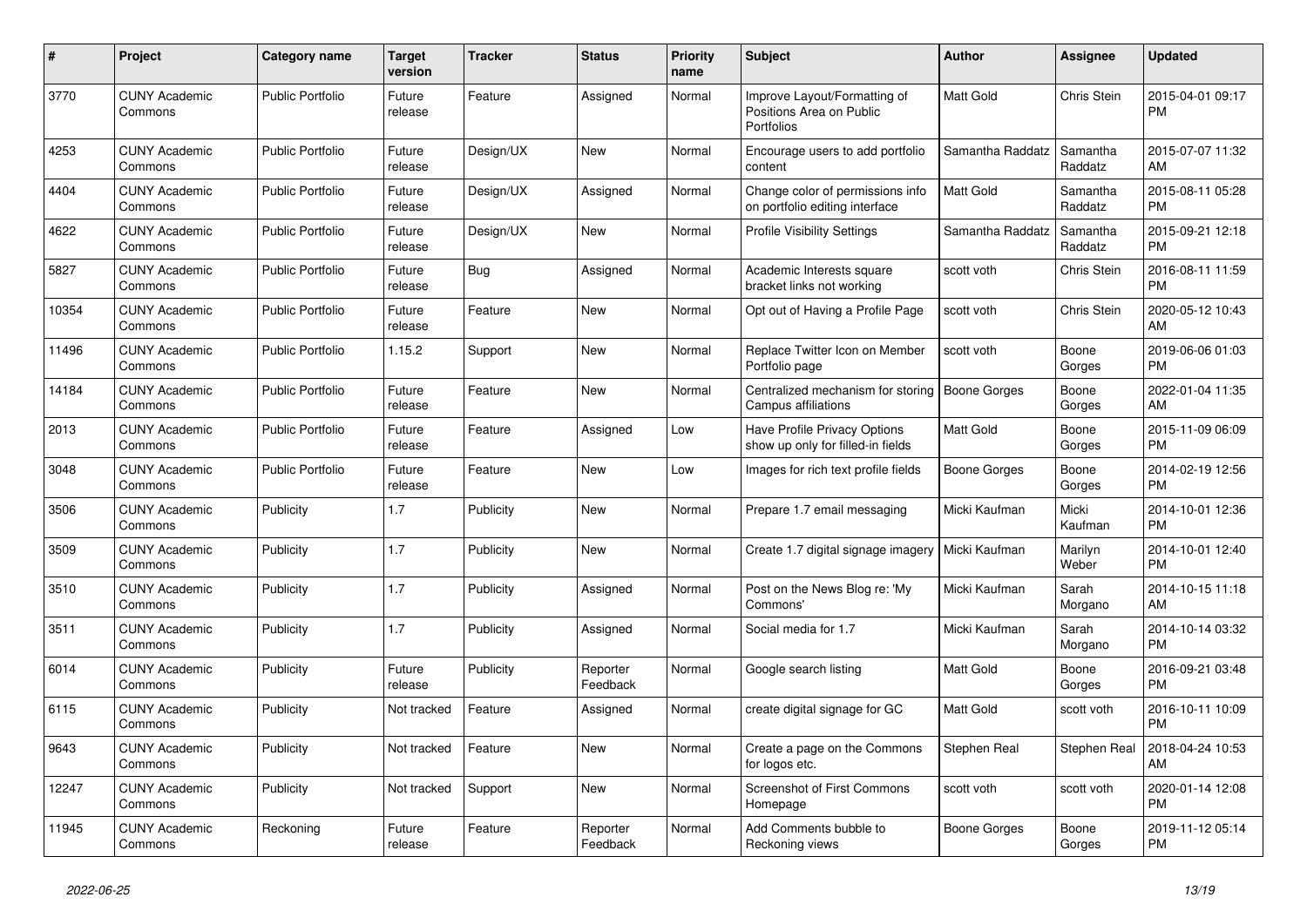| #     | Project                         | Category name            | <b>Target</b><br>version | <b>Tracker</b> | <b>Status</b>                       | <b>Priority</b><br>name | <b>Subject</b>                                                           | <b>Author</b>       | <b>Assignee</b>       | <b>Updated</b>                |
|-------|---------------------------------|--------------------------|--------------------------|----------------|-------------------------------------|-------------------------|--------------------------------------------------------------------------|---------------------|-----------------------|-------------------------------|
| 940   | <b>CUNY Academic</b><br>Commons | Redmine                  | Future<br>release        | Feature        | Assigned                            | Low                     | Communication with users after<br>releases                               | <b>Matt Gold</b>    | Dominic<br>Giglio     | 2012-09-09 04:36<br><b>PM</b> |
| 3615  | <b>CUNY Academic</b><br>Commons | Redmine                  | Not tracked              | Feature        | <b>New</b>                          | Low                     | Create Redmine issues via email                                          | Dominic Giglio      | Boone<br>Gorges       | 2017-11-16 11:36<br>AM        |
| 370   | <b>CUNY Academic</b><br>Commons | Registration             | Future<br>release        | Feature        | Assigned                            | High                    | <b>Guest Accounts</b>                                                    | Matt Gold           | Matt Gold             | 2015-04-09 09:33<br><b>PM</b> |
| 308   | <b>CUNY Academic</b><br>Commons | Registration             | Future<br>release        | Feature        | <b>New</b>                          | Normal                  | Group recommendations for<br>signup process                              | Boone Gorges        | Samantha<br>Raddatz   | 2015-11-09 05:07<br><b>PM</b> |
| 5225  | <b>CUNY Academic</b><br>Commons | Registration             | Future<br>release        | Feature        | Assigned                            | Normal                  | On-boarding Issues                                                       | Luke Waltzer        | Samantha<br>Raddatz   | 2016-02-12 02:58<br><b>PM</b> |
| 10273 | <b>CUNY Academic</b><br>Commons | Registration             | Not tracked              | Support        | Reporter<br>Feedback                | Normal                  | users combining CF and campus<br>address                                 | Marilyn Weber       |                       | 2019-09-18 10:58<br>AM        |
| 11860 | <b>CUNY Academic</b><br>Commons | Registration             | Future<br>release        | Feature        | <b>New</b>                          | Normal                  | <b>Ensure Students Are Aware They</b><br>Can Use Aliases At Registration | scott voth          |                       | 2019-09-24 08:46<br>AM        |
| 3369  | <b>CUNY Academic</b><br>Commons | Reply By Email           | Not tracked              | Outreach       | Hold                                | Normal                  | Release reply by email to WP<br>plugin directory                         | <b>Matt Gold</b>    | Raymond<br>Hoh        | 2016-03-01 12:46<br><b>PM</b> |
| 6671  | <b>CUNY Academic</b><br>Commons | Reply By Email           | Not tracked              | <b>Bug</b>     | Assigned                            | Normal                  | 'Post too often" RBE error<br>message                                    | Matt Gold           | Raymond<br>Hoh        | 2016-11-11 09:55<br>AM        |
| 8976  | <b>CUNY Academic</b><br>Commons | Reply By Email           | Not tracked              | Feature        | Assigned                            | Normal                  | Package RBE new topics<br>posting?                                       | <b>Matt Gold</b>    | Raymond<br>Hoh        | 2017-12-04 02:34<br><b>PM</b> |
| 8991  | <b>CUNY Academic</b><br>Commons | Reply By Email           | Not tracked              | Bug            | Hold                                | Normal                  | RBE duplicate email message<br>issue                                     | <b>Matt Gold</b>    | Raymond<br>Hoh        | 2018-02-18 08:53<br><b>PM</b> |
| 13430 | <b>CUNY Academic</b><br>Commons | Reply By Email           | Not tracked              | <b>Bug</b>     | <b>New</b>                          | Normal                  | Delay in RBE                                                             | Luke Waltzer        | Raymond<br>Hoh        | 2020-10-13 11:16<br>AM        |
| 16177 | <b>CUNY Academic</b><br>Commons | Reply By Email           |                          | Bug            | New                                 | Normal                  | Switch to Inbound mode for RBE                                           | Raymond Hoh         | Raymond<br>Hoh        | 2022-05-30 04:32<br><b>PM</b> |
| 3002  | <b>CUNY Academic</b><br>Commons | Search                   | Future<br>release        | Feature        | Assigned                            | Normal                  | Overhaul CAC search by using<br>external search appliance                | <b>Boone Gorges</b> | Boone<br>Gorges       | 2020-07-15 03:05<br><b>PM</b> |
| 3662  | <b>CUNY Academic</b><br>Commons | <b>SEO</b>               | Future<br>release        | Feature        | Assigned                            | Normal                  | Duplicate Content/SEO/Google<br>issues                                   | <b>Matt Gold</b>    | Raymond<br>Hoh        | 2015-04-13 04:37<br><b>PM</b> |
| 9729  | <b>CUNY Academic</b><br>Commons | <b>SEO</b>               | Not tracked              | Support        | <b>New</b>                          | Normal                  | 503 Errors showing on<br>newlaborforum.cuny.edu                          | Diane Krauthamer    | Raymond<br>Hoh        | 2018-05-22 04:48<br><b>PM</b> |
| 13048 | <b>CUNY Academic</b><br>Commons | Shortcodes and<br>embeds | Future<br>release        | Feature        | <b>New</b>                          | Normal                  | Jupyter Notebooks support                                                | Boone Gorges        |                       | 2020-07-14 11:46<br>AM        |
| 13331 | <b>CUNY Academic</b><br>Commons | Site cloning             | Future<br>release        | Bug            | <b>New</b>                          | Normal                  | Combine Site Template and<br>Clone operations                            | Boone Gorges        | Jeremy Felt           | 2021-11-19 12:39<br><b>PM</b> |
| 16291 | <b>CUNY Academic</b><br>Commons | Site cloning             | 2.0.2                    | Support        | Staged for<br>Production<br>Release | Normal                  | Images coming up blank in Media<br>Library                               | Marilyn Weber       | Raymond<br><b>Hoh</b> | 2022-06-23 08:28<br><b>PM</b> |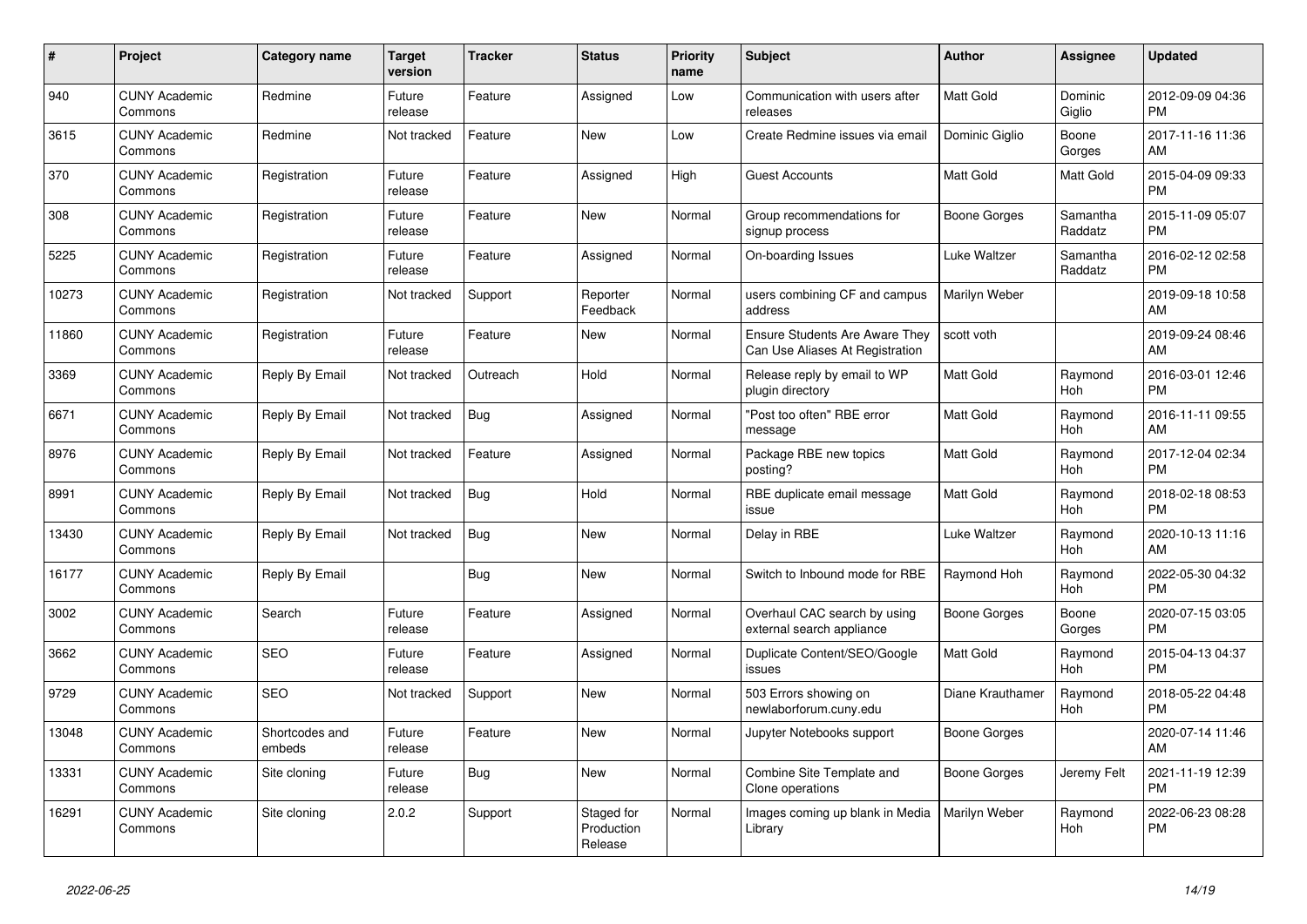| #     | Project                         | <b>Category name</b>    | Target<br>version | <b>Tracker</b> | <b>Status</b>        | <b>Priority</b><br>name | <b>Subject</b>                                                                                                                                        | Author                  | Assignee            | <b>Updated</b>                |
|-------|---------------------------------|-------------------------|-------------------|----------------|----------------------|-------------------------|-------------------------------------------------------------------------------------------------------------------------------------------------------|-------------------------|---------------------|-------------------------------|
| 5182  | <b>CUNY Academic</b><br>Commons | Social Paper            | Future<br>release | Design/UX      | New                  | Normal                  | "Publishing" a private paper on<br>social paper?                                                                                                      | Raffi<br>Khatchadourian | Boone<br>Gorges     | 2016-10-13 04:12<br><b>PM</b> |
| 5183  | <b>CUNY Academic</b><br>Commons | Social Paper            | Future<br>release | Design/UX      | New                  | Normal                  | Creating a new paper when<br>viewing an existing paper                                                                                                | Raffi<br>Khatchadourian | Samantha<br>Raddatz | 2016-02-02 12:09<br><b>PM</b> |
| 5199  | <b>CUNY Academic</b><br>Commons | Social Paper            | Future<br>release | Feature        | New                  | Normal                  | add tables to the SP editor                                                                                                                           | Marilyn Weber           |                     | 2016-10-24 11:27<br>AM        |
| 5205  | <b>CUNY Academic</b><br>Commons | Social Paper            | Future<br>release | Feature        | <b>New</b>           | Normal                  | Social Paper folders                                                                                                                                  | Marilyn Weber           |                     | 2016-02-11 10:24<br><b>PM</b> |
| 5282  | <b>CUNY Academic</b><br>Commons | Social Paper            | Future<br>release | Bug            | New                  | Normal                  | Replying via email directs to<br>paper but not individual comment.                                                                                    | Marilyn Weber           | Raymond<br>Hoh      | 2016-03-02 01:48<br><b>PM</b> |
| 5397  | <b>CUNY Academic</b><br>Commons | Social Paper            | Future<br>release | Feature        | New                  | Normal                  | frustrating to have to<br>enable/disable in SP                                                                                                        | Marilyn Weber           | Samantha<br>Raddatz | 2016-04-20 03:39<br><b>PM</b> |
| 5488  | <b>CUNY Academic</b><br>Commons | Social Paper            | Future<br>release | Bug            | New                  | Normal                  | Add a "last edited by" field to<br>Social Paper group directories                                                                                     | <b>Boone Gorges</b>     |                     | 2016-04-21 10:05<br><b>PM</b> |
| 5489  | <b>CUNY Academic</b><br>Commons | Social Paper            | Future<br>release | Feature        | New                  | Normal                  | Asc/desc sorting for Social Paper<br>directories                                                                                                      | <b>Boone Gorges</b>     |                     | 2016-04-21 10:06<br><b>PM</b> |
| 7663  | <b>CUNY Academic</b><br>Commons | Social Paper            | Future<br>release | Bug            | New                  | Normal                  | Social Paper notifications not<br>formatted correctly on secondary<br>sites                                                                           | <b>Boone Gorges</b>     | Boone<br>Gorges     | 2018-04-16 03:52<br>РM        |
| 7981  | <b>CUNY Academic</b><br>Commons | Social Paper            | Future<br>release | Bug            | New                  | Normal                  | Social Paper comments should<br>not go to spam                                                                                                        | Luke Waltzer            | Boone<br>Gorges     | 2018-04-16 03:52<br><b>PM</b> |
| 8898  | <b>CUNY Academic</b><br>Commons | Social Paper            | Not tracked       | Feature        | Assigned             | Normal                  | Usage data on docs and social<br>paper                                                                                                                | Matt Gold               | Matt Gold           | 2017-11-16 11:32<br>AM        |
| 13975 | <b>CUNY Academic</b><br>Commons | Social Paper            | Not tracked       | Support        | Reporter<br>Feedback | Normal                  | can't approve comments on<br>Social Paper paper                                                                                                       | Marilyn Weber           |                     | 2021-02-12 09:33<br>AM        |
| 5050  | <b>CUNY Academic</b><br>Commons | Social Paper            | Future<br>release | Feature        | New                  | Low                     | Making comments visible in SP<br>editing mode (SP suggestion #1)                                                                                      | Marilyn Weber           | Samantha<br>Raddatz | 2019-09-17 11:10<br><b>PM</b> |
| 5052  | <b>CUNY Academic</b><br>Commons | Social Paper            | Future<br>release | Feature        | <b>New</b>           | Low                     | Sentence by sentence or line by<br>line comments (SP suggestion #3)                                                                                   | Marilyn Weber           | Boone<br>Gorges     | 2016-02-11 10:24<br><b>PM</b> |
| 5053  | <b>CUNY Academic</b><br>Commons | Social Paper            | Future<br>release | Feature        | New                  | Low                     | Scrollable menu to add readers<br>(SP suggestion #4)                                                                                                  | Marilyn Weber           | Samantha<br>Raddatz | 2016-04-21 05:21<br><b>PM</b> |
| 5058  | <b>CUNY Academic</b><br>Commons | Social Paper            | Future<br>release | Feature        | New                  | Low                     | Can there be a clearer signal that<br>even when comments have<br>already been made you add<br>comments by clicking on the side?<br>(SP suggestion #5) | Marilyn Weber           | Samantha<br>Raddatz | 2016-02-11 10:24<br>PM        |
| 6426  | <b>CUNY Academic</b><br>Commons | Spam/Spam<br>Prevention | Future<br>release | Feature        | Assigned             | Normal                  | Force captcha on all comments?                                                                                                                        | Matt Gold               | <b>Tahir Butt</b>   | 2016-10-24 02:06<br><b>PM</b> |
| 14439 | <b>CUNY Academic</b><br>Commons | Spam/Spam<br>Prevention | 2.0.2             | Support        | Assigned             | Normal                  | Aprroved comments held for<br>moderation                                                                                                              | Laurie Hurson           | Raymond<br>Hoh      | 2022-06-14 11:36<br>AM        |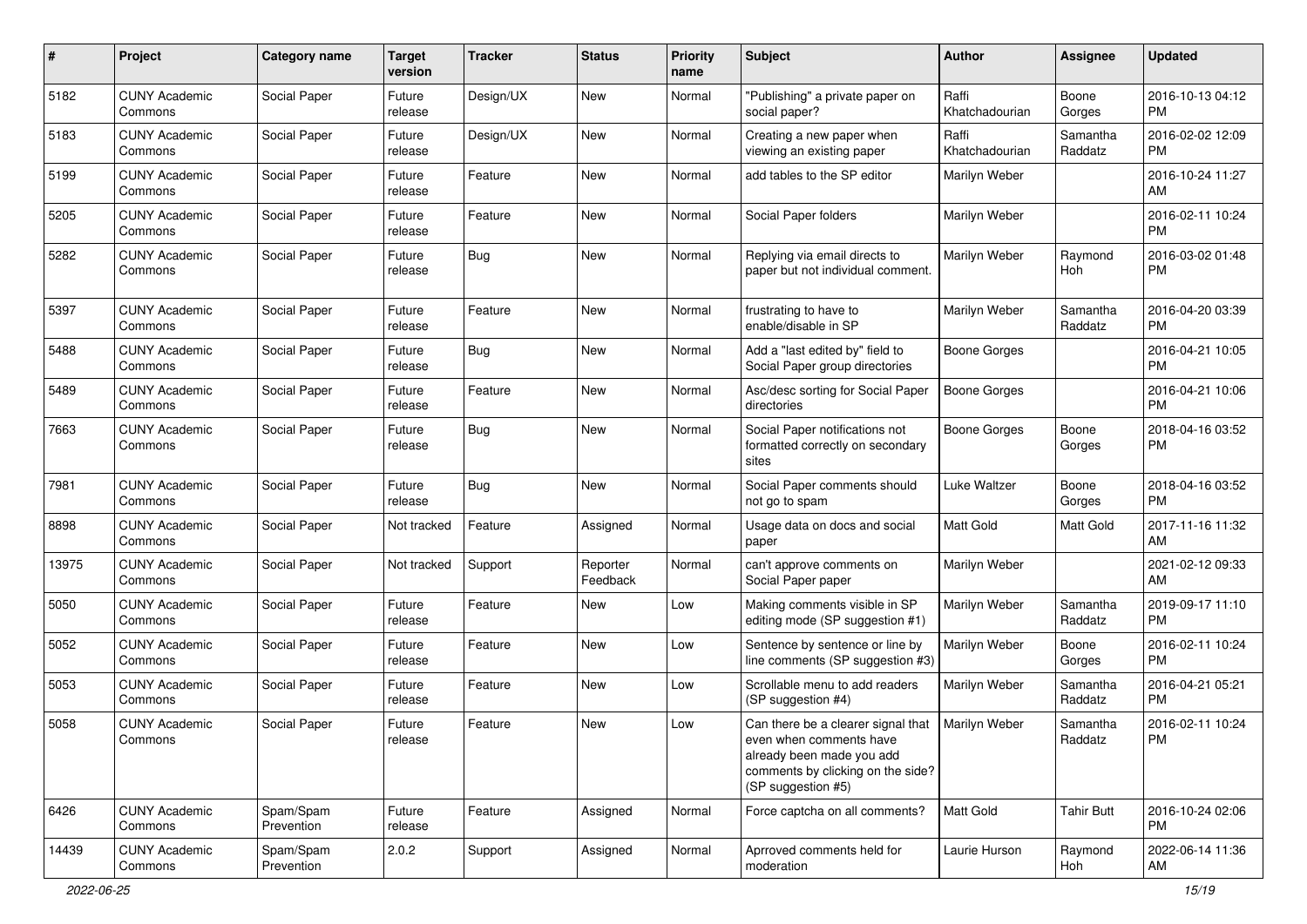| #     | Project                         | <b>Category name</b>   | <b>Target</b><br>version | <b>Tracker</b> | <b>Status</b>        | <b>Priority</b><br>name | Subject                                                                                         | Author                | Assignee            | <b>Updated</b>                |
|-------|---------------------------------|------------------------|--------------------------|----------------|----------------------|-------------------------|-------------------------------------------------------------------------------------------------|-----------------------|---------------------|-------------------------------|
| 8666  | <b>CUNY Academic</b><br>Commons | Teaching               | Not tracked              | Documentation  | Assigned             | Normal                  | Create Teaching on the<br>Commons Resource Page                                                 | Matt Gold             | Laurie Hurson       | 2019-09-23 03:16<br><b>PM</b> |
| 3090  | <b>CUNY Academic</b><br>Commons | Twitter page           | Future<br>release        | Feature        | Assigned             | Normal                  | Prevent Retweets from showing<br>up on Commons twitter page                                     | <b>Matt Gold</b>      | <b>Tahir Butt</b>   | 2016-10-24 11:31<br>AM        |
| 3473  | <b>CUNY Academic</b><br>Commons | User Experience        | Future<br>release        | Feature        | Assigned             | Normal                  | Commons profile: Add help info<br>about "Positions" replacing "title"                           | Keith Miyake          | Samantha<br>Raddatz | 2015-11-09 02:28<br><b>PM</b> |
| 4222  | <b>CUNY Academic</b><br>Commons | User Experience        | Future<br>release        | Design/UX      | <b>New</b>           | Normal                  | Add information to 'Delete<br>Account' page                                                     | Samantha Raddatz      | scott voth          | 2015-06-26 11:35<br>AM        |
| 4661  | <b>CUNY Academic</b><br>Commons | User Experience        | Future<br>release        | <b>Bug</b>     | Assigned             | Normal                  | <b>Simplify Events text</b>                                                                     | <b>Matt Gold</b>      | Samantha<br>Raddatz | 2015-10-02 09:06<br><b>PM</b> |
| 5316  | <b>CUNY Academic</b><br>Commons | User Experience        | Future<br>release        | Feature        | Assigned             | Normal                  | Prompt user email address<br>updates                                                            | <b>Matt Gold</b>      | Stephen Real        | 2016-12-21 03:30<br><b>PM</b> |
| 6298  | <b>CUNY Academic</b><br>Commons | User Experience        | Not tracked              | Design/UX      | Assigned             | Normal                  | Examine data from survey                                                                        | <b>Matt Gold</b>      | Margaret<br>Galvan  | 2016-10-14 12:16<br><b>PM</b> |
| 8675  | <b>CUNY Academic</b><br>Commons | <b>User Onboarding</b> | Future<br>release        | Bug            | Reporter<br>Feedback | Low                     | Add new User search screen calls<br>for the input of email address but<br>doesn't work with one | Paul Hebert           | Boone<br>Gorges     | 2017-10-11 11:17<br>AM        |
| 9941  | <b>CUNY Academic</b><br>Commons | Wiki                   | Not tracked              | Support        | Assigned             | Normal                  | Wiki functionality                                                                              | <b>Matt Gold</b>      | Boone<br>Gorges     | 2018-06-26 10:57<br>AM        |
| 11386 | <b>CUNY Academic</b><br>Commons | WordPress - Media      | Not tracked              | Support        | Reporter<br>Feedback | Normal                  | disappearing images                                                                             | scott voth            | Boone<br>Gorges     | 2019-05-14 10:32<br>AM        |
| 11449 | <b>CUNY Academic</b><br>Commons | WordPress - Media      | Not tracked              | Support        | Reporter<br>Feedback | Normal                  | Cloning Media Library for JITP<br>from Staging to Production Site                               | <b>Patrick DeDauw</b> | Boone<br>Gorges     | 2019-05-13 12:00<br><b>PM</b> |
| 14483 | <b>CUNY Academic</b><br>Commons | WordPress - Media      | Not tracked              | Bug            | Reporter<br>Feedback | Normal                  | Wordpress PDF Embed Stopped<br>Working after JITP Media Clone                                   | Patrick DeDauw        | Boone<br>Gorges     | 2021-05-20 01:51<br><b>PM</b> |
| 15978 | <b>CUNY Academic</b><br>Commons | WordPress - Media      | 2.0.2                    | Support        | Reporter<br>Feedback | Normal                  | .tex files?                                                                                     | Marilyn Weber         | Raymond<br>Hoh      | 2022-06-14 11:36<br>AM        |
| 287   | <b>CUNY Academic</b><br>Commons | WordPress (misc)       | Future<br>release        | Feature        | Assigned             | Normal                  | Create troubleshooting tool for<br>account sign-up                                              | <b>Matt Gold</b>      | Boone<br>Gorges     | 2015-11-09 06:17<br><b>PM</b> |
| 365   | <b>CUNY Academic</b><br>Commons | WordPress (misc)       | Future<br>release        | Feature        | Assigned             | Normal                  | <b>Create Mouseover Tooltips</b><br>throughout Site                                             | Matt Gold             | Chris Stein         | 2015-11-09 06:18<br><b>PM</b> |
| 636   | <b>CUNY Academic</b><br>Commons | WordPress (misc)       | Not tracked              | Support        | Assigned             | Normal                  | Create Lynda.com-like Table of<br><b>Contents for Prospective Tutorial</b><br>Screencasts       | <b>Matt Gold</b>      | scott voth          | 2016-02-23 03:12<br>PM        |
| 1105  | <b>CUNY Academic</b><br>Commons | WordPress (misc)       | Future<br>release        | Feature        | Assigned             | Normal                  | Rephrase Blog Privacy Options                                                                   | Matt Gold             | Samantha<br>Raddatz | 2015-11-09 06:19<br><b>PM</b> |
| 1508  | <b>CUNY Academic</b><br>Commons | WordPress (misc)       | Future<br>release        | Feature        | Assigned             | Normal                  | Share login cookies across<br>mapped domains                                                    | Boone Gorges          | Boone<br>Gorges     | 2012-07-02 12:12<br><b>PM</b> |
| 2167  | <b>CUNY Academic</b><br>Commons | WordPress (misc)       | Future<br>release        | <b>Bug</b>     | Assigned             | Normal                  | CAC-Livestream Plugin Issues                                                                    | Michael Smith         | Dominic<br>Giglio   | 2015-01-02 03:06<br>PM        |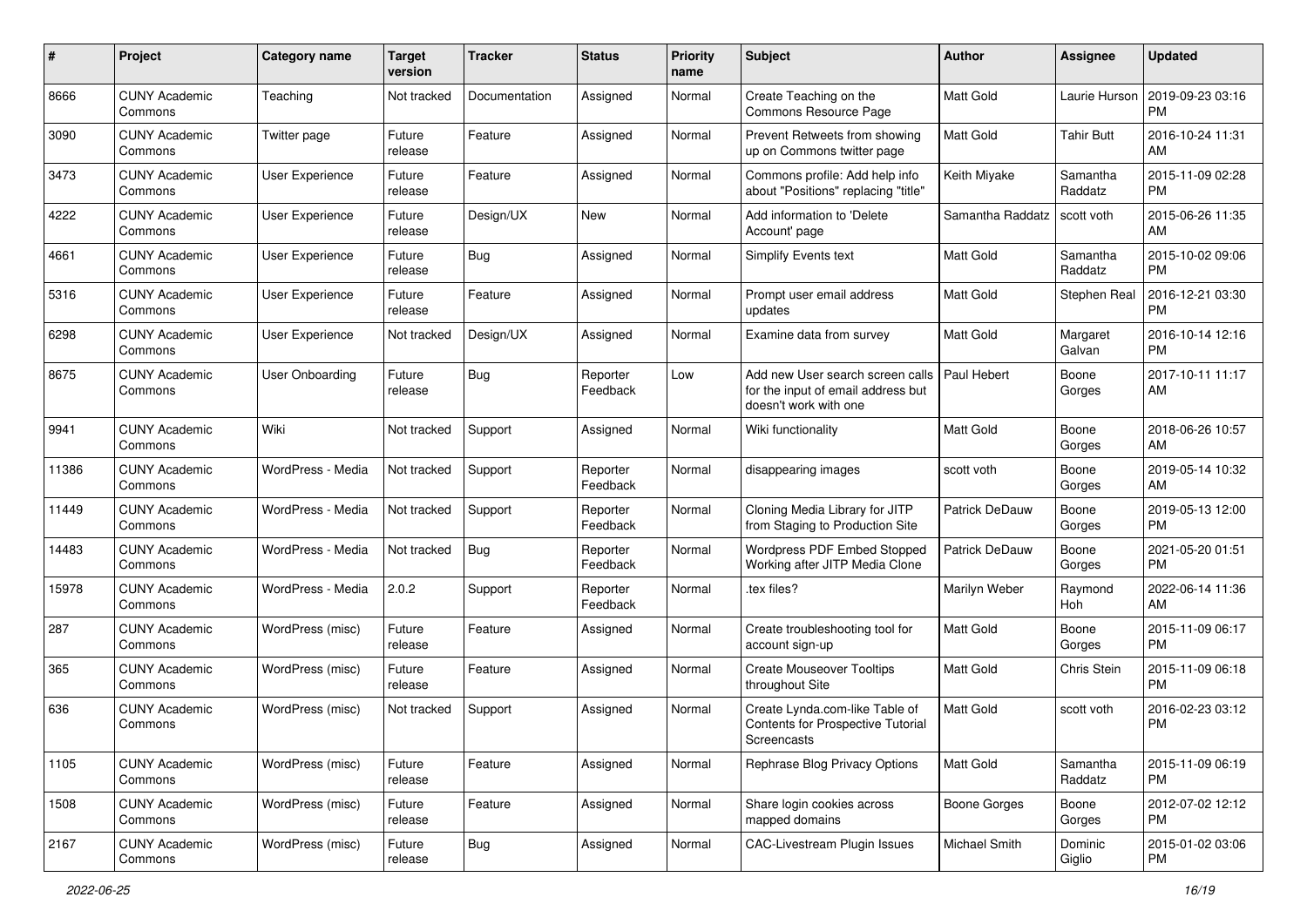| #     | Project                         | <b>Category name</b> | <b>Target</b><br>version | <b>Tracker</b> | <b>Status</b>        | <b>Priority</b><br>name | Subject                                                                                                      | Author                  | Assignee        | <b>Updated</b>                |
|-------|---------------------------------|----------------------|--------------------------|----------------|----------------------|-------------------------|--------------------------------------------------------------------------------------------------------------|-------------------------|-----------------|-------------------------------|
| 2175  | <b>CUNY Academic</b><br>Commons | WordPress (misc)     | Not tracked              | Support        | Assigned             | Normal                  | Subscibe 2 vs. Jetpack<br>subscription options                                                               | local admin             | Matt Gold       | 2016-01-26 04:58<br><b>PM</b> |
| 3657  | <b>CUNY Academic</b><br>Commons | WordPress (misc)     | Not tracked              | Feature        | New                  | Normal                  | Create alert for GC email<br>addresses                                                                       | <b>Matt Gold</b>        | Matt Gold       | 2016-04-14 11:29<br><b>PM</b> |
| 3759  | <b>CUNY Academic</b><br>Commons | WordPress (misc)     | Future<br>release        | Feature        | Assigned             | Normal                  | Review Interface for Adding Users   Matt Gold<br>to Blogs                                                    |                         | Boone<br>Gorges | 2015-03-24 05:52<br><b>PM</b> |
| 4388  | <b>CUNY Academic</b><br>Commons | WordPress (misc)     | Future<br>release        | <b>Bug</b>     | Assigned             | Normal                  | Repeated request for<br>authentication.                                                                      | Alice.Lynn<br>McMichael | Raymond<br>Hoh  | 2015-08-11 07:35<br><b>PM</b> |
| 6332  | <b>CUNY Academic</b><br>Commons | WordPress (misc)     | Future<br>release        | Feature        | New                  | Normal                  | Allow uploaded files to be marked<br>as private in an ad hoc way                                             | Boone Gorges            |                 | 2016-10-17 11:41<br><b>PM</b> |
| 6755  | <b>CUNY Academic</b><br>Commons | WordPress (misc)     | Future<br>release        | <b>Bug</b>     | <b>New</b>           | Normal                  | Cannot Deactivate Plugin                                                                                     | Laura Kane              |                 | 2016-11-16 01:12<br><b>PM</b> |
| 9346  | <b>CUNY Academic</b><br>Commons | WordPress (misc)     | Not tracked              | <b>Bug</b>     | New                  | Normal                  | Clone cetls.bmcc.cuny.edu for<br>development                                                                 | Owen Roberts            | Raymond<br>Hoh  | 2018-03-06 05:35<br><b>PM</b> |
| 10040 | <b>CUNY Academic</b><br>Commons | WordPress (misc)     | Not tracked              | <b>Bug</b>     | Reporter<br>Feedback | Normal                  | User doesn't see full list of themes   Matt Gold                                                             |                         | Boone<br>Gorges | 2018-07-25 10:12<br>AM        |
| 10380 | <b>CUNY Academic</b><br>Commons | WordPress (misc)     | Future<br>release        | Feature        | In Progress          | Normal                  | Remove blacklisted plugins                                                                                   | <b>Boone Gorges</b>     |                 | 2022-04-26 12:00<br><b>PM</b> |
| 11024 | <b>CUNY Academic</b><br>Commons | WordPress (misc)     | Future<br>release        | <b>Bug</b>     | New                  | Normal                  | Subsites should not show "you<br>should update your .htaccess<br>now" notice after permalink<br>setting save | <b>Boone Gorges</b>     |                 | 2019-01-28 01:35<br><b>PM</b> |
| 11624 | <b>CUNY Academic</b><br>Commons | WordPress (misc)     | Not tracked              | Support        | New                  | Normal                  | Change pages into posts or swap<br>database for a Commons site?                                              | Stephen Klein           | Raymond<br>Hoh  | 2019-07-09 11:04<br>AM        |
| 11843 | <b>CUNY Academic</b><br>Commons | WordPress (misc)     | Future<br>release        | Design/UX      | New                  | Normal                  | Tweaking the Gutenberg Editor<br>Interface                                                                   | Laurie Hurson           |                 | 2022-04-26 12:00<br><b>PM</b> |
| 13835 | <b>CUNY Academic</b><br>Commons | WordPress (misc)     | Future<br>release        | Feature        | New                  | Normal                  | Allow OneSearch widget to have<br>'CUNY' as campus                                                           | Boone Gorges            | Boone<br>Gorges | 2021-11-19 12:39<br><b>PM</b> |
| 14074 | <b>CUNY Academic</b><br>Commons | WordPress (misc)     | Not tracked              | Support        | Reporter<br>Feedback | Normal                  | page password protection<br>problem                                                                          | Marilyn Weber           |                 | 2021-03-02 11:03<br>AM        |
| 14113 | <b>CUNY Academic</b><br>Commons | WordPress (misc)     | Future<br>release        | <b>Bug</b>     | Hold                 | Normal                  | Block Editor Not Working on this<br>page - Json error                                                        | scott voth              | Boone<br>Gorges | 2021-03-05 11:01<br>AM        |
| 14983 | CUNY Academic<br>Commons        | WordPress (misc)     | Not tracked              | Support        | Reporter<br>Feedback | Normal                  | "Read More" tag not working                                                                                  | Rebecca Krisel          | Raymond<br>Hoh  | 2021-11-23 01:17<br>PM        |
| 15767 | <b>CUNY Academic</b><br>Commons | WordPress (misc)     |                          | Support        | New                  | Normal                  | Site loading slowly                                                                                          | scott voth              | Boone<br>Gorges | 2022-04-04 08:56<br><b>PM</b> |
| 16245 | <b>CUNY Academic</b><br>Commons | WordPress (misc)     |                          | <b>Bug</b>     | Reporter<br>Feedback | Normal                  | Save Button missing on<br>WordPress Profile page                                                             | scott voth              | Raymond<br>Hoh  | 2022-06-16 03:09<br>PM        |
| 16255 | <b>CUNY Academic</b><br>Commons | WordPress (misc)     |                          | <b>Bug</b>     | New                  | Normal                  | Need to define 'MULTISITE'<br>constant in wp-config.php                                                      | Raymond Hoh             |                 | 2022-06-19 09:31<br>AM        |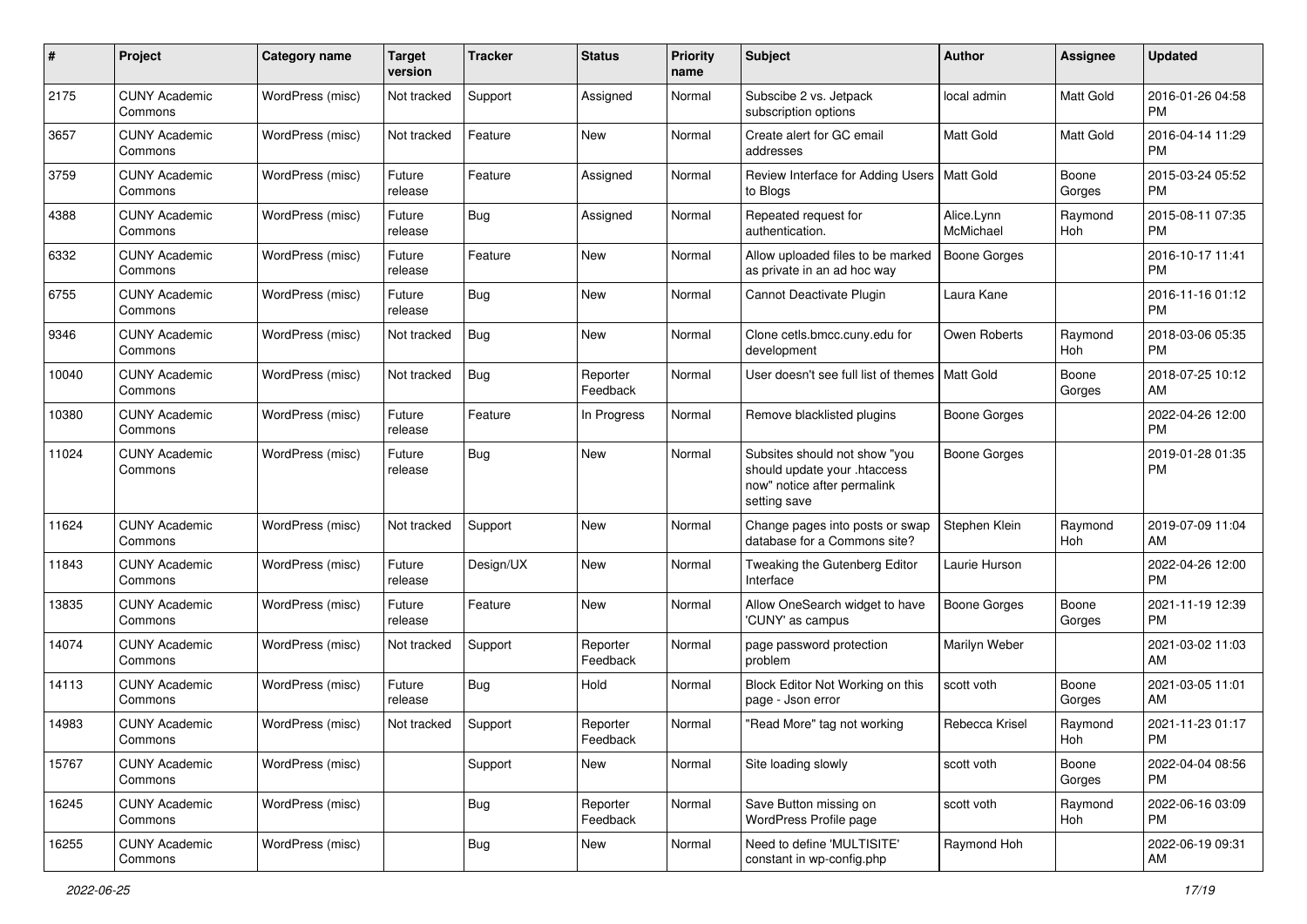| #     | Project                         | <b>Category name</b>     | <b>Target</b><br>version | <b>Tracker</b> | <b>Status</b>        | <b>Priority</b><br>name | <b>Subject</b>                                                     | <b>Author</b>       | <b>Assignee</b>   | <b>Updated</b>                |
|-------|---------------------------------|--------------------------|--------------------------|----------------|----------------------|-------------------------|--------------------------------------------------------------------|---------------------|-------------------|-------------------------------|
| 364   | <b>CUNY Academic</b><br>Commons | <b>WordPress Plugins</b> | Future<br>release        | Feature        | <b>New</b>           | Normal                  | <b>Bulletin Board</b>                                              | <b>Matt Gold</b>    |                   | 2015-01-05 08:50<br><b>PM</b> |
| 497   | <b>CUNY Academic</b><br>Commons | <b>WordPress Plugins</b> | Future<br>release        | Feature        | Assigned             | Normal                  | Drag and Drop Ordering on<br><b>Gallery Post Plugin</b>            | <b>Matt Gold</b>    | Ron Rennick       | 2015-11-09 06:18<br><b>PM</b> |
| 658   | <b>CUNY Academic</b><br>Commons | <b>WordPress Plugins</b> | Future<br>release        | Feature        | Assigned             | Normal                  | Rebulid Sitewide Tag Suggestion                                    | <b>Matt Gold</b>    | Boone<br>Gorges   | 2015-01-05 08:47<br><b>PM</b> |
| 3691  | <b>CUNY Academic</b><br>Commons | <b>WordPress Plugins</b> | Future<br>release        | Bug            | <b>New</b>           | Normal                  | <b>WPMU Domain Mapping</b><br>Debugging on cdev                    | Raymond Hoh         | Matt Gold         | 2014-12-12 09:04<br>AM        |
| 3939  | <b>CUNY Academic</b><br>Commons | <b>WordPress Plugins</b> | Future<br>release        | <b>Bug</b>     | Hold                 | Normal                  | Activity stream support for<br>Co-Authors Plus plugin              | Raymond Hoh         | Raymond<br>Hoh    | 2015-11-09 06:13<br><b>PM</b> |
| 5826  | <b>CUNY Academic</b><br>Commons | <b>WordPress Plugins</b> | Future<br>release        | Support        | Reporter<br>Feedback | Normal                  | <b>Remove Subscription Options</b><br>plugin from directory        | Sarah Morgano       | Sarah<br>Morgano  | 2016-10-21 04:14<br><b>PM</b> |
| 8078  | <b>CUNY Academic</b><br>Commons | <b>WordPress Plugins</b> | Future<br>release        | System Upgrade | Assigned             | Normal                  | CommentPress Updates                                               | Margaret Galvan     | Christian<br>Wach | 2017-05-08 03:49<br><b>PM</b> |
| 9211  | <b>CUNY Academic</b><br>Commons | <b>WordPress Plugins</b> | Future<br>release        | Support        | Reporter<br>Feedback | Normal                  | Auto-Role Setting in Forum Plugin<br><b>Causing Some Confusion</b> | <b>Luke Waltzer</b> | Boone<br>Gorges   | 2018-03-13 11:44<br>AM        |
| 9289  | <b>CUNY Academic</b><br>Commons | <b>WordPress Plugins</b> | Future<br>release        | Bug            | Reporter<br>Feedback | Normal                  | Email Users Plugin                                                 | Laurie Hurson       | Boone<br>Gorges   | 2018-10-24 12:34<br><b>PM</b> |
| 9515  | <b>CUNY Academic</b><br>Commons | <b>WordPress Plugins</b> | Not tracked              | Bug            | Reporter<br>Feedback | Normal                  | Text to Speech plugin - "More<br>Slowly" checkbox not working      | scott voth          | Boone<br>Gorges   | 2018-06-13 02:26<br><b>PM</b> |
| 9926  | <b>CUNY Academic</b><br>Commons | <b>WordPress Plugins</b> | Future<br>release        | <b>Bug</b>     | <b>New</b>           | Normal                  | twitter-mentions-as-comments<br>cron jobs can run long             | Boone Gorges        | Boone<br>Gorges   | 2018-10-24 12:34<br><b>PM</b> |
| 9947  | <b>CUNY Academic</b><br>Commons | <b>WordPress Plugins</b> | Future<br>release        | Feature        | Reporter<br>Feedback | Normal                  | Install H5P quiz plugin                                            | <b>Matt Gold</b>    | Boone<br>Gorges   | 2018-09-11 11:01<br>AM        |
| 11120 | <b>CUNY Academic</b><br>Commons | <b>WordPress Plugins</b> | Not tracked              | <b>Bug</b>     | Reporter<br>Feedback | Normal                  | Events Manager Events Not<br>Showing Up                            | Mark Webb           |                   | 2019-02-27 04:10<br><b>PM</b> |
| 11415 | <b>CUNY Academic</b><br>Commons | <b>WordPress Plugins</b> | Not tracked              | Bug            | Reporter<br>Feedback | Normal                  | <b>Blog Subscriptions in Jetpack</b>                               | Laurie Hurson       |                   | 2019-05-14 10:34<br>AM        |
| 11545 | <b>CUNY Academic</b><br>Commons | <b>WordPress Plugins</b> | Not tracked              | Support        | New                  | Normal                  | Twitter searches in WordPress                                      | Gina Cherry         | Matt Gold         | 2019-09-23 01:03<br><b>PM</b> |
| 11649 | <b>CUNY Academic</b><br>Commons | <b>WordPress Plugins</b> | 2.0.2                    | Bug            | In Progress          | Normal                  | CC license displayed on every<br>page                              | Gina Cherry         | Raymond<br>Hoh    | 2022-06-14 11:36<br>AM        |
| 11788 | <b>CUNY Academic</b><br>Commons | <b>WordPress Plugins</b> | Future<br>release        | Support        | Reporter<br>Feedback | Normal                  | Plugin Request - Browse Aloud                                      | scott voth          |                   | 2019-09-24 08:42<br>AM        |
| 12121 | <b>CUNY Academic</b><br>Commons | <b>WordPress Plugins</b> | 2.0.2                    | Feature        | Reporter<br>Feedback | Normal                  | Embedding H5P Iframes on<br>Commons Site                           | Laurie Hurson       | Boone<br>Gorges   | 2022-06-14 11:36<br>AM        |
| 12573 | <b>CUNY Academic</b><br>Commons | <b>WordPress Plugins</b> | Future<br>release        | <b>Bug</b>     | <b>New</b>           | Normal                  | CommentPress Core Issues                                           | scott voth          |                   | 2020-03-24 04:32<br>PM        |